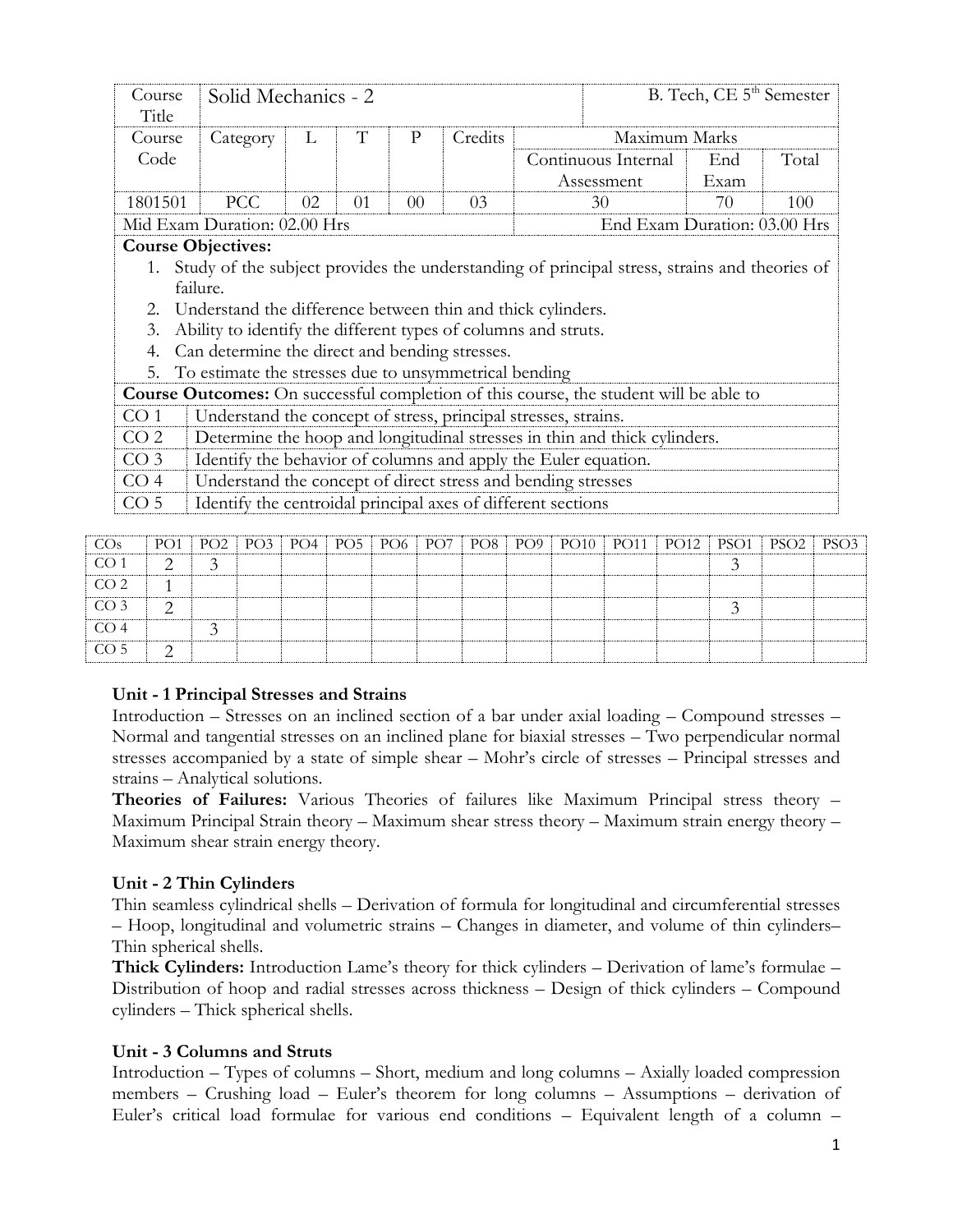Slenderness ratio – Euler's critical stress – Limitations of Euler's theory – Rankine – Gordon formula – Long columns subjected to eccentric loading – Secant formula – Empirical formulae – Straight line formula – Prof. Perry's formula.

## **Unit - 4 Direct and Bending Stresses**

Stresses under the combined action of direct loading and B.M - Core of a section - Circular, rectangular and triangular (solid and hollow) - Stresses due to direct loading and B.M about both axis.

### **Unit - 5 Unsymmetrical Bending**

Introduction – Centroidal principal axes of section – Moments of inertia referred to any set of rectangular axes – Stresses in beams subjected to unsymmetrical bending – Principal axes – Resolution of bending moment into two rectangular axes through the centroid - Location of neutral axis.

### **Textbooks:**

- 1. R. K. Rajput, "A Textbook of Strength of Materials", S. Chand Publishing, New Delhi.
- 2. R. K. Bansal, "A Textbook of Strength of Materials", Laxmi Publications, New Delhi.

- 1. S. S. Bhavikatti, "Strength of Materials", Vikas Publishing, Noida.
- 2. S. P. Timoshenko and D. H. Young, "Elements of Strength of Materials", Eastern Wiley Publications, Noida.
- 3. D. S. Prakash Rao, "Strength of Materials A Practical Approach", Universities Press (India) Private Ltd., Hyderabad.
- 4. B.C. Punmia, Ashok Kumar Jain and Arun Kumar Jain, "Mechanics of Materials", Laxmi Publications, New Delhi.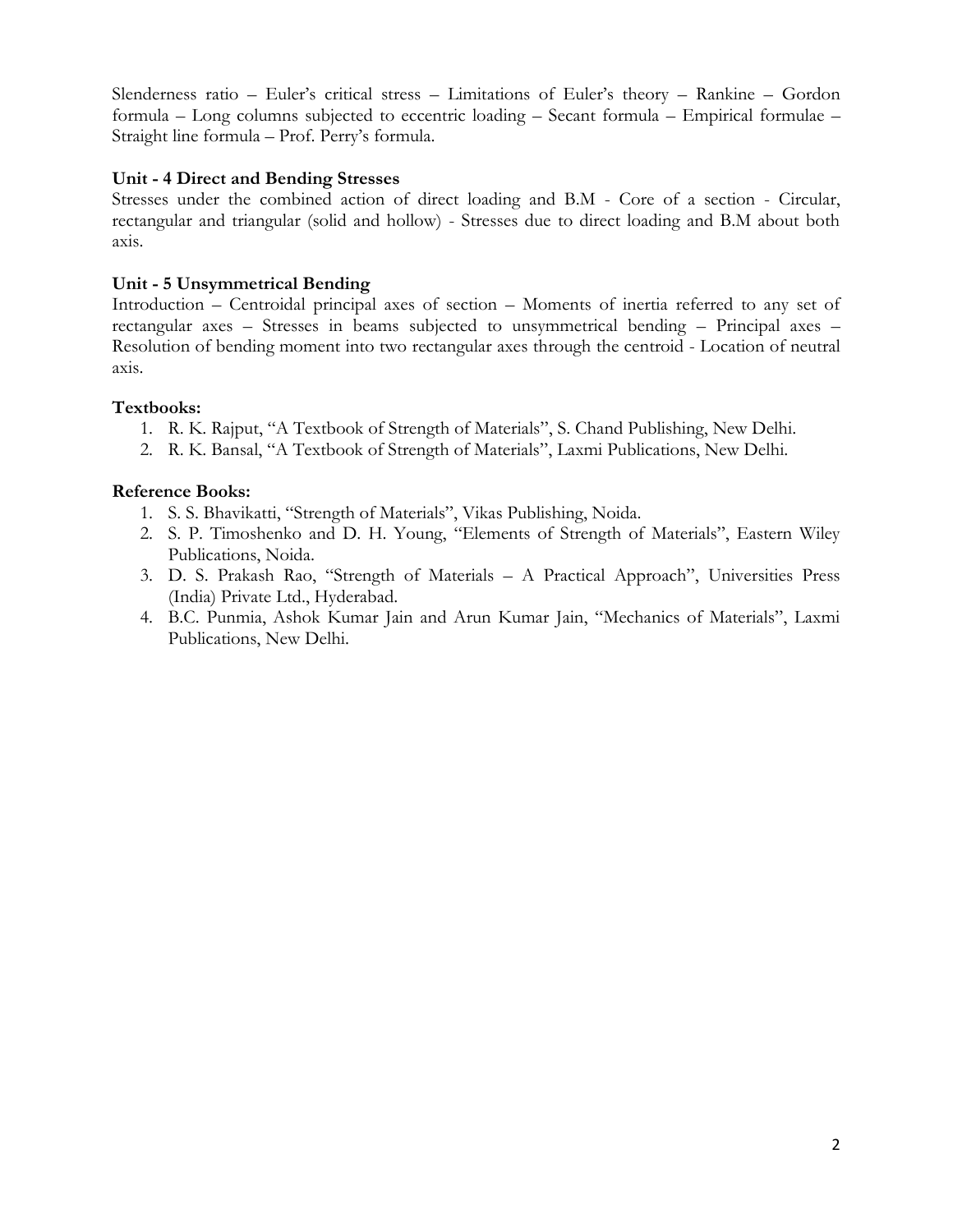|                 | Course<br>Title                       |               | <b>Hydraulic Machinery</b>   |     |                 |                 |                 |                                                        |             |                                                               |                     | B. Tech, CE 5 <sup>th</sup> Semester                                                                                                                                                                                                                                                                                                                                                                                                                    |                  |       |  |
|-----------------|---------------------------------------|---------------|------------------------------|-----|-----------------|-----------------|-----------------|--------------------------------------------------------|-------------|---------------------------------------------------------------|---------------------|---------------------------------------------------------------------------------------------------------------------------------------------------------------------------------------------------------------------------------------------------------------------------------------------------------------------------------------------------------------------------------------------------------------------------------------------------------|------------------|-------|--|
|                 | Course                                |               | Category                     | L   | T               |                 | $\mathbf{P}$    | Credits                                                |             |                                                               |                     | Maximum Marks                                                                                                                                                                                                                                                                                                                                                                                                                                           |                  |       |  |
|                 | Code                                  |               |                              |     |                 |                 |                 |                                                        |             |                                                               | Continuous Internal |                                                                                                                                                                                                                                                                                                                                                                                                                                                         | End              | Total |  |
|                 |                                       |               |                              |     |                 |                 |                 |                                                        |             | Assessment                                                    |                     |                                                                                                                                                                                                                                                                                                                                                                                                                                                         | Exam             |       |  |
|                 | 1801502                               |               | <b>PCC</b>                   | 02  | 0 <sup>0</sup>  |                 | $00\,$          | 02                                                     |             | 30                                                            |                     |                                                                                                                                                                                                                                                                                                                                                                                                                                                         | 70               | 100   |  |
|                 |                                       |               | Mid Exam Duration: 02.00 Hrs |     |                 |                 |                 |                                                        |             |                                                               |                     | End Exam Duration: 03.00 Hrs                                                                                                                                                                                                                                                                                                                                                                                                                            |                  |       |  |
|                 | <b>Course Objectives:</b><br>3.<br>4. | turbines      | curved surfaces              |     |                 |                 |                 |                                                        |             |                                                               |                     | 1. To understand the application of momentum principle of impact of jets on plain and<br>2. To study the types of centrifugal pumps, work done and efficiency of the different types<br>centrifugal pumps and also study about performance of pumps and characteristic curves<br>To study about specific speed and performance characteristics of different types of<br>To study about hydroelectric power plant and estimation of hydropower potential |                  |       |  |
|                 | 5.                                    |               |                              |     |                 |                 |                 | To explain the concept of positive displacement        |             |                                                               |                     |                                                                                                                                                                                                                                                                                                                                                                                                                                                         |                  |       |  |
|                 |                                       |               |                              |     |                 |                 |                 |                                                        |             |                                                               |                     | <b>Course Outcomes:</b> On successful completion of this course, the student will be able to                                                                                                                                                                                                                                                                                                                                                            |                  |       |  |
| CO <sub>1</sub> |                                       |               |                              |     |                 |                 |                 |                                                        |             |                                                               |                     | Calculate force and work done by a jet on fixed or moving plate and curved plates                                                                                                                                                                                                                                                                                                                                                                       |                  |       |  |
| CO <sub>2</sub> |                                       |               |                              |     |                 |                 |                 |                                                        |             | Apply the working principles of impulse and reaction turbines |                     |                                                                                                                                                                                                                                                                                                                                                                                                                                                         |                  |       |  |
| CO <sub>3</sub> |                                       |               |                              |     |                 |                 |                 |                                                        |             |                                                               |                     | Select the type of turbine required with reference to available head of water and                                                                                                                                                                                                                                                                                                                                                                       |                  |       |  |
|                 |                                       | discharge     |                              |     |                 |                 |                 |                                                        |             |                                                               |                     |                                                                                                                                                                                                                                                                                                                                                                                                                                                         |                  |       |  |
| CO <sub>4</sub> |                                       |               |                              |     |                 |                 |                 | Determine the characteristics of centrifugal pump      |             |                                                               |                     |                                                                                                                                                                                                                                                                                                                                                                                                                                                         |                  |       |  |
| CO <sub>5</sub> |                                       |               |                              |     |                 |                 |                 | Apply the working principles of the reciprocating pump |             |                                                               |                     |                                                                                                                                                                                                                                                                                                                                                                                                                                                         |                  |       |  |
| COs             | PO <sub>1</sub>                       | PO2           | PO3                          | PO4 | PO <sub>5</sub> | PO <sub>6</sub> | PO <sub>9</sub> | PO10                                                   | <b>PO11</b> | <b>PO12</b>                                                   | PSO <sub>1</sub>    | PSO <sub>2</sub>                                                                                                                                                                                                                                                                                                                                                                                                                                        | PSO <sub>3</sub> |       |  |
| $C\cap 1$       | $\sim$                                | $\rightarrow$ |                              |     |                 |                 | PO <sub>7</sub> | PO <sub>8</sub>                                        |             |                                                               |                     |                                                                                                                                                                                                                                                                                                                                                                                                                                                         | $\rightarrow$    |       |  |

| CO <sub>S</sub>   |                 |  |  |  |  |  |  | PO1   PO2   PO3   PO4   PO5   PO6   PO7   PO8   PO9   PO10   PO11   PO12   PSO1   PSO2   PSO3 |  |
|-------------------|-----------------|--|--|--|--|--|--|-----------------------------------------------------------------------------------------------|--|
| $\overline{CO}$ 1 |                 |  |  |  |  |  |  |                                                                                               |  |
| CO <sub>2</sub>   |                 |  |  |  |  |  |  |                                                                                               |  |
| CO <sub>3</sub>   |                 |  |  |  |  |  |  |                                                                                               |  |
|                   | CO <sub>4</sub> |  |  |  |  |  |  |                                                                                               |  |
|                   | CO <sub>5</sub> |  |  |  |  |  |  |                                                                                               |  |

# $Unit - 1$

Momentum Equations and Force of Jet on Vanes Linear momentum equation and its application to find the force of jet on vanes – Vanes: stationary and moving, flat and curved, jet striking at centre and edge, series of flat and curved vanes – Velocity triangles: at inlet and outlet of vanes, calculation of work-done and efficiency; Moment of momentum equation, theory of turbomachinery

# $Unit - 2$

Pelton, Francis and Kaplan Turbines Hydraulic Turbines: general layout of hydro-electric power plants, classification of turbines; Pelton, Francis and Kaplan turbines: working principle, parts, work done, efficiency, setting, working proportions and design; Degree of reaction; Draft tube: principle, types, efficiency

# $Unit - 3$

Performance and Unit Quantities of Turbines Performance of Turbines: efficiencies of turbines, operation under constant head and speed, main characteristic curves, operating characteristic curves, constant efficiency curves; Unit quantities: working under varying condition, unit speed, unit discharge, unit power, use of unit quantities; Specific speed: concept of homologous units, specific speed, selection of turbines – Cavitation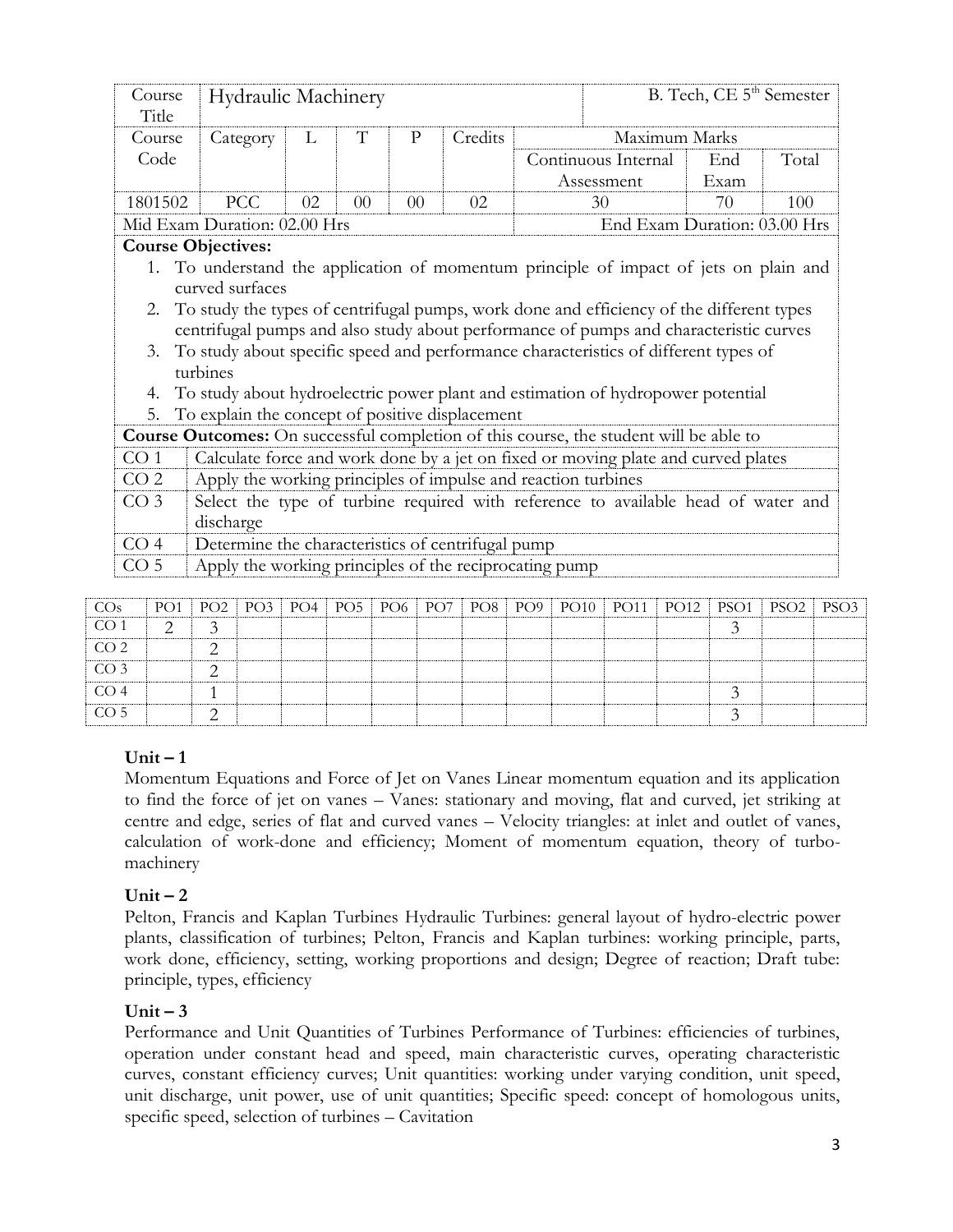# $Unit - 4$

Centrifugal Pumps Centrifugal Pumps: working principle, types, parts, setting, work done – Performance: heads and efficiencies, main characteristic curves, operating characteristic curves, constant efficiency curves – Priming – Minimum starting speed – Multistage pumps – Specific speed – NPSH and cavitation

# **Unit – 5**

Reciprocating Pump and Miscellaneous Hydraulic Machines Reciprocating pump: working principle, types, parts, setting, discharge, work done – Slip – Indicator diagram – Air vessels; Miscellaneous hydraulic machines: hydraulic press, hydraulic accumulator, hydraulic intensifier, hydraulic ram

## **Textbooks:**

- 1. P. N. Modi and S. M. Seth, "Hydraulics and Fluid Mechanics Including Hydraulics Machines", [Standard Book House U-O](https://www.standardbookhouse.com/standardbookhouse) [Rajsons Publications Pvt. Ltd.,](https://www.standardbookhouse.com/standardbookhouse) New Delhi.
- 2. R. K. Bansal, A textbook of Fluid Mechanics and Hydraulic machinery, Laxmi Publications (P)Ltd., New Delhi.

- 1. Jagadish Lal, "Hydraulic Machines", Metropolitan Book Co. Pvt., .Ltd. New Delhi.
- 2. Miroslav Nechleba, "Hydraulic Turbines", Constable & Co. Ltd., London.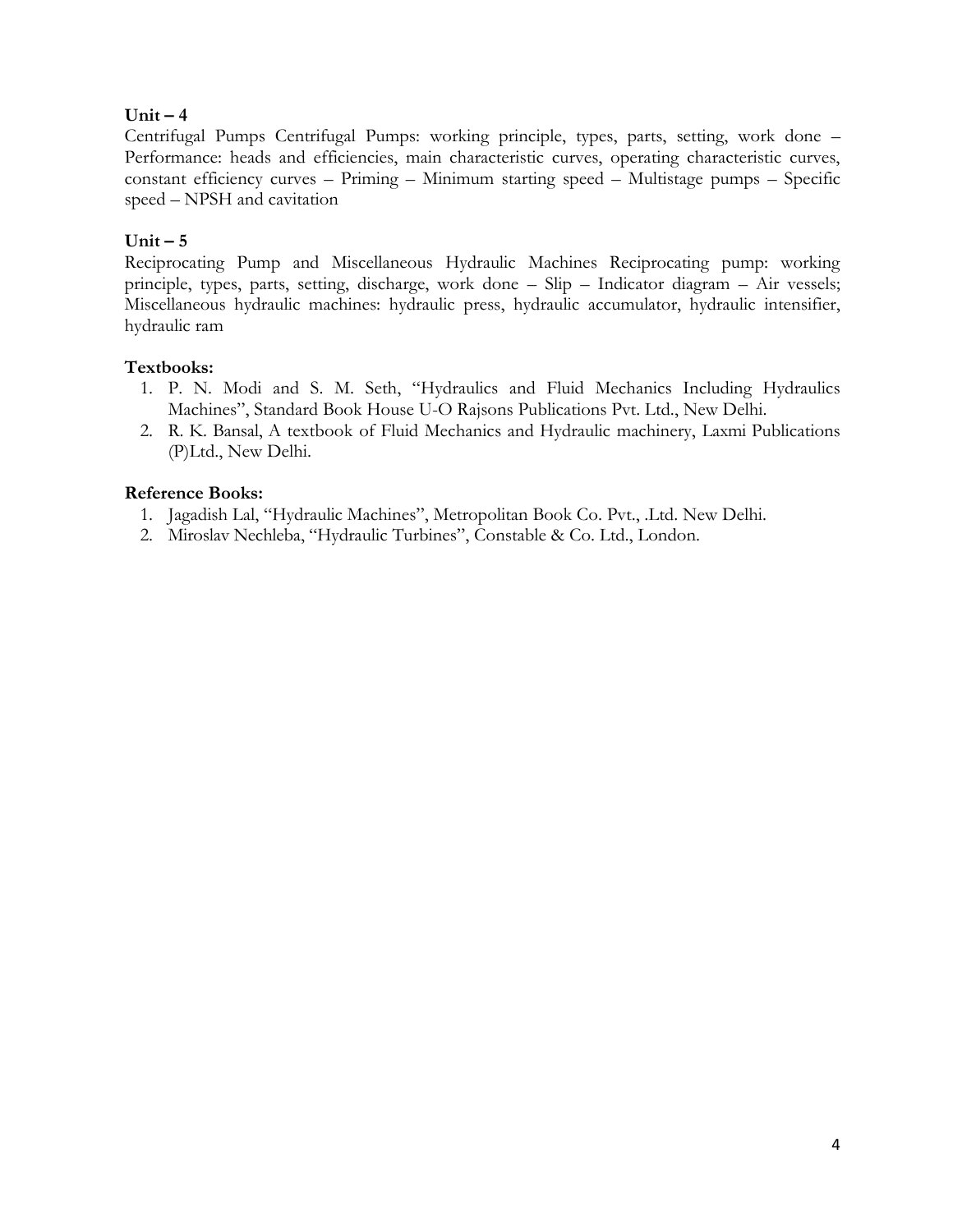| Course<br>Title | Structural Analysis – 1                    |     |    |                |                |                                                                                              | B. Tech, CE 5 <sup>th</sup> Semester |       |
|-----------------|--------------------------------------------|-----|----|----------------|----------------|----------------------------------------------------------------------------------------------|--------------------------------------|-------|
| Course          | Category                                   | L   | T  | P              | Credits        | Maximum Marks                                                                                |                                      |       |
| Code            |                                            |     |    |                |                | Continuous Internal                                                                          | End                                  | Total |
|                 |                                            |     |    |                |                | Assessment                                                                                   | Exam                                 |       |
| 1801503         | PCC                                        | 02. | 01 | 0 <sup>0</sup> | 0 <sub>3</sub> | 30                                                                                           | 70                                   | 100   |
|                 | Mid Exam Duration: 02.00 Hrs               |     |    |                |                | End Exam Duration: 03.00 Hrs                                                                 |                                      |       |
|                 | <b>Course Objectives:</b>                  |     |    |                |                |                                                                                              |                                      |       |
|                 |                                            |     |    |                |                | 1. Students understand the principles and analysis of structures like fixed & Continuous     |                                      |       |
|                 | Beams, Energy theorems by various methods. |     |    |                |                |                                                                                              |                                      |       |
|                 |                                            |     |    |                |                | <b>Course Outcomes:</b> On successful completion of this course, the student will be able to |                                      |       |
| CO <sub>1</sub> |                                            |     |    |                |                | Analyze fixed & Continuous beams for shear, bending moment and deflections                   |                                      |       |
| CO <sub>2</sub> |                                            |     |    |                |                | Analyze second and third degree statically indeterminate beams using MD & SD Methods         |                                      |       |
| CO <sub>3</sub> |                                            |     |    |                |                | Determine deflection of beam and trusses using energy methods.                               |                                      |       |

| $\cos$           |  |  |  |  | PO1   PO2   PO3   PO4   PO5   PO6   PO7   PO8   PO9   PO10   PO11   PO12   PSO1   PSO2   PSO3 |  |  |  |
|------------------|--|--|--|--|-----------------------------------------------------------------------------------------------|--|--|--|
| $\overline{O}$ 1 |  |  |  |  |                                                                                               |  |  |  |
| CO 2.            |  |  |  |  |                                                                                               |  |  |  |
| CO 3             |  |  |  |  |                                                                                               |  |  |  |

### **Unit - 1 Fixed Beams**

Introduction to statically indeterminate Beams with UDL, central point load, eccentric load, number of point loads, uniformly varying loads, couple and combination of loads- shear and bending moment diagramsdeflection of fixed Beams, effect of sinking of support, effect of rotation of support.

### **Unit - 2 Continuous Beams**

Introduction-Clapeyrons theorem of three moments- analysis of continuous Beams with constant moment of inertia with one or both ends fixed-continuous beams with over hanging.

## **Unit - 3 Slope Deflection Method**

Introduction, derivation of slope deflection equations, application to continuous beams with and without sinking of supports.

### **Unit - 4 Moment Distribution Method**

Introduction, application of continuous beams with and without sinking of supports.

### **Unit - 5 Energy Theorems**

Introduction, strain energy in linear elastic system, expression of strain energy due to axial load, Bending moment and shear forces- castiglianos first theorem-deflection of simple Beams.

### **Textbooks:**

- 1. CS Reddy, "Basic Structural Analysis" Disaster Risk Reduction in South Asia", Tata McGraw-Hill Companies, Inc. New York.
- 2. S. S. Bhavikatti, "Structural Analysis Vol.1 & Vol.2", Vikas Publishing, Noida.

### **Reference Books:**

1. S. Ramamrutham and R. Narayan, "Theory of Structures", Dhanpat Rai Publishing Company, New Delhi.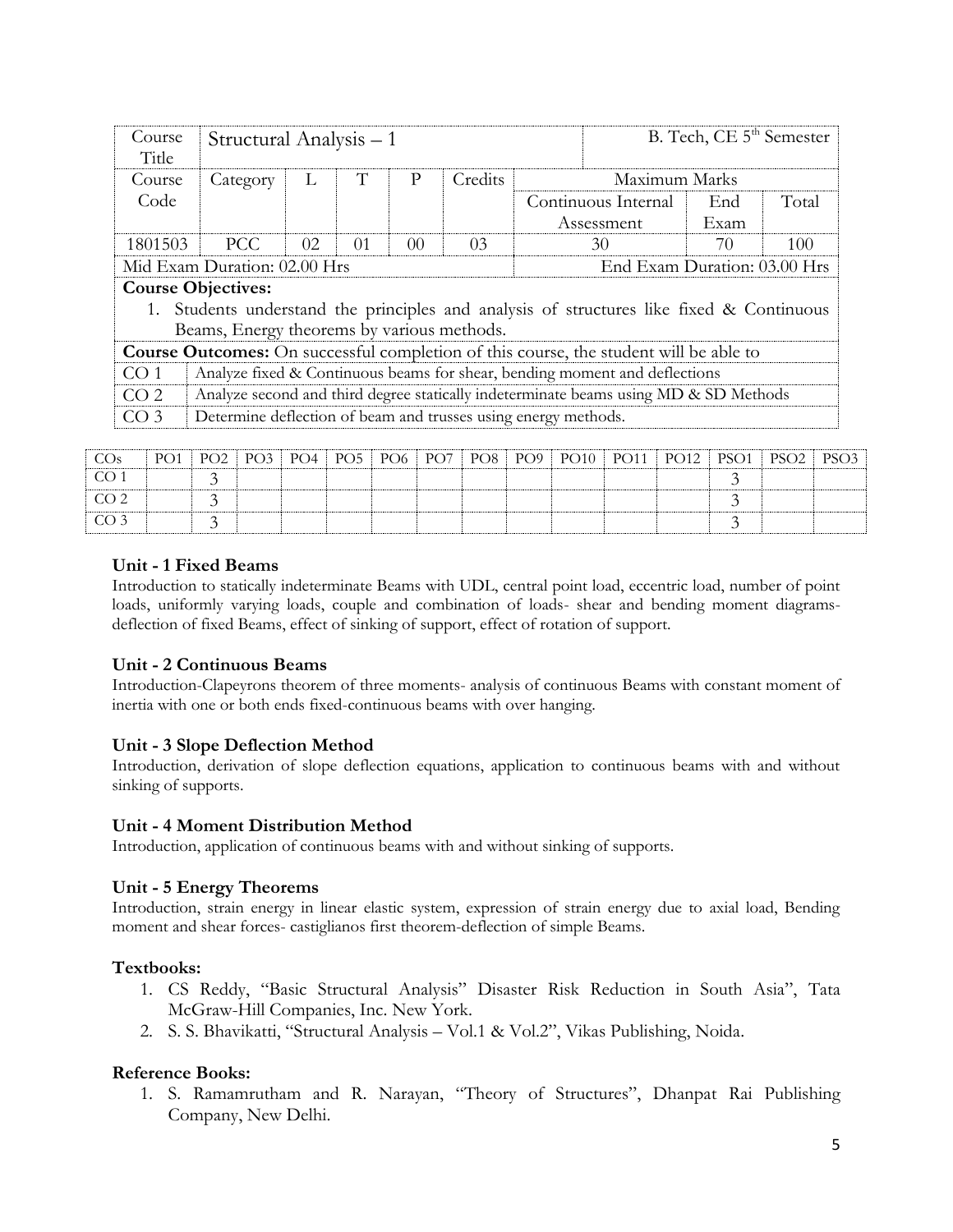| Course<br>Title | Geotechnical Engineering                                             |                                                                                   |          |                 |         |  |                                                                                            | B. Tech, CE 5 <sup>th</sup> Semester |       |  |  |  |  |  |
|-----------------|----------------------------------------------------------------------|-----------------------------------------------------------------------------------|----------|-----------------|---------|--|--------------------------------------------------------------------------------------------|--------------------------------------|-------|--|--|--|--|--|
| Course          | Category                                                             | L                                                                                 | T        | $\mathbf{P}$    | Credits |  | Maximum Marks                                                                              |                                      |       |  |  |  |  |  |
| Code            |                                                                      |                                                                                   |          |                 |         |  | Continuous Internal                                                                        | End                                  | Total |  |  |  |  |  |
|                 |                                                                      |                                                                                   |          |                 |         |  | Assessment                                                                                 | Exam                                 |       |  |  |  |  |  |
| 1801504         | <b>PCC</b>                                                           | 02                                                                                | $\Omega$ | 00 <sup>2</sup> | 03      |  | 30                                                                                         | 70                                   | 100   |  |  |  |  |  |
|                 |                                                                      | End Exam Duration: 03.00 Hrs<br>Mid Exam Duration: 02.00 Hrs                      |          |                 |         |  |                                                                                            |                                      |       |  |  |  |  |  |
|                 |                                                                      | <b>Course Objectives:</b> The course is designed to students,                     |          |                 |         |  |                                                                                            |                                      |       |  |  |  |  |  |
| 1.              |                                                                      | To create an ability to apply knowledge of geotechnical engineering.              |          |                 |         |  |                                                                                            |                                      |       |  |  |  |  |  |
| 2.              |                                                                      | To accentuate the understanding of the basic principles of soil mechanics and its |          |                 |         |  |                                                                                            |                                      |       |  |  |  |  |  |
|                 | application to solve problems related to geotechnical engineering.   |                                                                                   |          |                 |         |  |                                                                                            |                                      |       |  |  |  |  |  |
| 3.              |                                                                      |                                                                                   |          |                 |         |  | To improve the basic understanding of the index and engineering properties of soils        |                                      |       |  |  |  |  |  |
| 4.              |                                                                      |                                                                                   |          |                 |         |  | To improve the concepts to understand the hydraulic behavior of the soils                  |                                      |       |  |  |  |  |  |
|                 |                                                                      |                                                                                   |          |                 |         |  | Course Outcomes: On successful completion of this course, the student will be able to      |                                      |       |  |  |  |  |  |
| CO <sub>1</sub> | Identify and tabulate different types of soils and their properties. |                                                                                   |          |                 |         |  |                                                                                            |                                      |       |  |  |  |  |  |
| CO <sub>2</sub> |                                                                      |                                                                                   |          |                 |         |  | Calculate and illustrate the permeability characteristics of soils, seepage quantities and |                                      |       |  |  |  |  |  |
|                 | pore water pressures below the ground.                               |                                                                                   |          |                 |         |  |                                                                                            |                                      |       |  |  |  |  |  |
| CO <sub>3</sub> |                                                                      |                                                                                   |          |                 |         |  | Analytically compute the vertical stress in a semi-infinite soil mass due to various       |                                      |       |  |  |  |  |  |
|                 | loading conditions.                                                  |                                                                                   |          |                 |         |  |                                                                                            |                                      |       |  |  |  |  |  |
| CO <sub>4</sub> |                                                                      |                                                                                   |          |                 |         |  | Understand and interpret the compaction curve with compaction effort, soil type and        |                                      |       |  |  |  |  |  |
|                 | the basic mechanism of consolidation of soils.                       |                                                                                   |          |                 |         |  |                                                                                            |                                      |       |  |  |  |  |  |
| CO <sub>5</sub> |                                                                      |                                                                                   |          |                 |         |  | Determine the shear strength parameters by analytically and graphically for various        |                                      |       |  |  |  |  |  |
|                 | geotechnical problems.                                               |                                                                                   |          |                 |         |  |                                                                                            |                                      |       |  |  |  |  |  |

| CO <sub>s</sub>  |  |  |  |  |  |  | PO1   PO2   PO3   PO4   PO5   PO6   PO7   PO8   PO9   PO10   PO11   PO12   PSO1   PSO2   PSO3 |  |
|------------------|--|--|--|--|--|--|-----------------------------------------------------------------------------------------------|--|
| CO <sub>1</sub>  |  |  |  |  |  |  |                                                                                               |  |
| CO <sub>2</sub>  |  |  |  |  |  |  |                                                                                               |  |
| CO <sub>3</sub>  |  |  |  |  |  |  |                                                                                               |  |
| CO <sub>4</sub>  |  |  |  |  |  |  |                                                                                               |  |
| $\overline{CO5}$ |  |  |  |  |  |  |                                                                                               |  |

## **Unit – 1 Soil and its Index Properties**

Soil formation – soil structure and clay mineralogy – Adsorbed water – Mass- volume relationship – Relative density - Moisture Content, Specific Gravity, In-situ Density, Grain size analysis – Sieve and Hydrometer methods – consistency limits and indices – Tests for field identification and classification of soils - I.S. Classification of soils

## **Unit – 2 Permeability and Seepage through Soils**

**Permeability:** Soil water – capillary rise – flow of water through soils – Darcy's law- permeability – Factors affecting – laboratory determination of coefficient of permeability – Field determination of permeability - Permeability of layered systems

**Seepage through Soils:** Total, neutral and effective stresses – quick sand condition – Seepage through soils – Flownets: Characteristics and Uses.

## **Unit – 3 Stress Distribution in Soils**

Boussinesq's equation - Vertical stress due to line load, strip load, and uniformly loaded circular area and Wester Gaard's theories for point loads and areas of different shapes – Pressure bulb concept - Newmark's influence chart – Approximate methods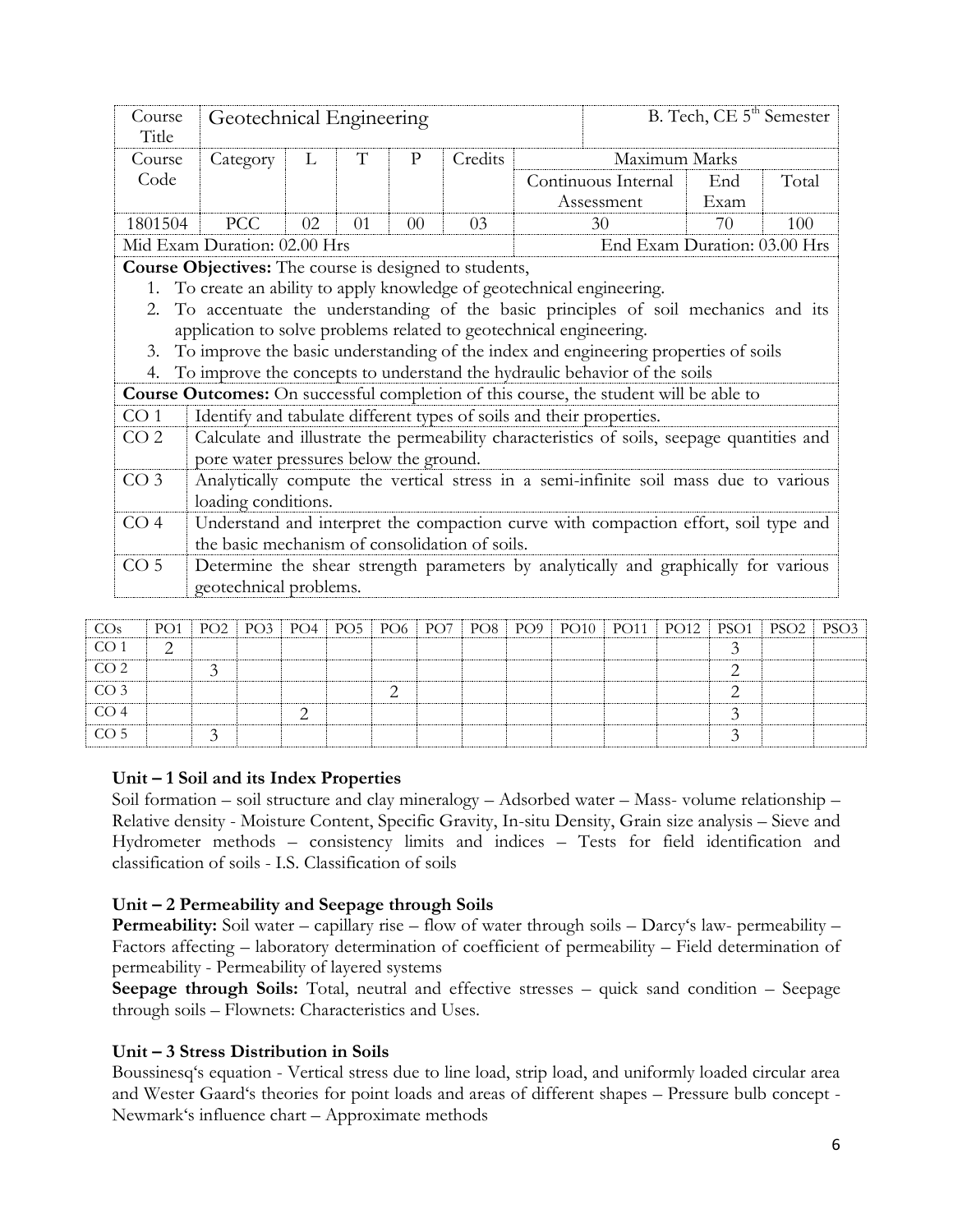### **Unit – 4 Compaction and Consolidation**

**Compaction:** Mechanism of compaction – factors affecting – effects of compaction on soil properties – Field compaction Equipment - compaction quality control

**Consolidation:** Pressure – void ratio curve – Compression index – Coefficient of Compressibility – Modulus of volume change – Consolidation process – Consolidation settlement - Terzaghi's theory of one dimensional consolidation – coefficient of consolidation – Pre-consolidation pressure – Normally consolidated and over consolidated soils.

### **Unit – 5 Shear Strength of Soils**

Mohr – Coulomb Failure theories – Types of laboratory strength tests – strength tests based on drainage conditions – Shear strength of sands – Critical Void Ratio – Liquefaction- shear strength of clays.

### **Textbooks:**

- 1. Dr. K R Arora "Soil Mechanics & Foundation Engineering", Standard Publishers Distributers, New Delhi.
- 2. B C Punmia, Ashok Kumar Jain & Arun Kumar Jain "Soil Mechanics & Foundation Engineering", Lakshmi Publications, New Delhi.

- 1. C Venkatramaiah "Geotechnical Engineering", New Age International (P) Limited, Publishers, New Delhi.
- 2. JA Knappett and RF Craig "Craig's Soil Mechanics", Spons Press, New York.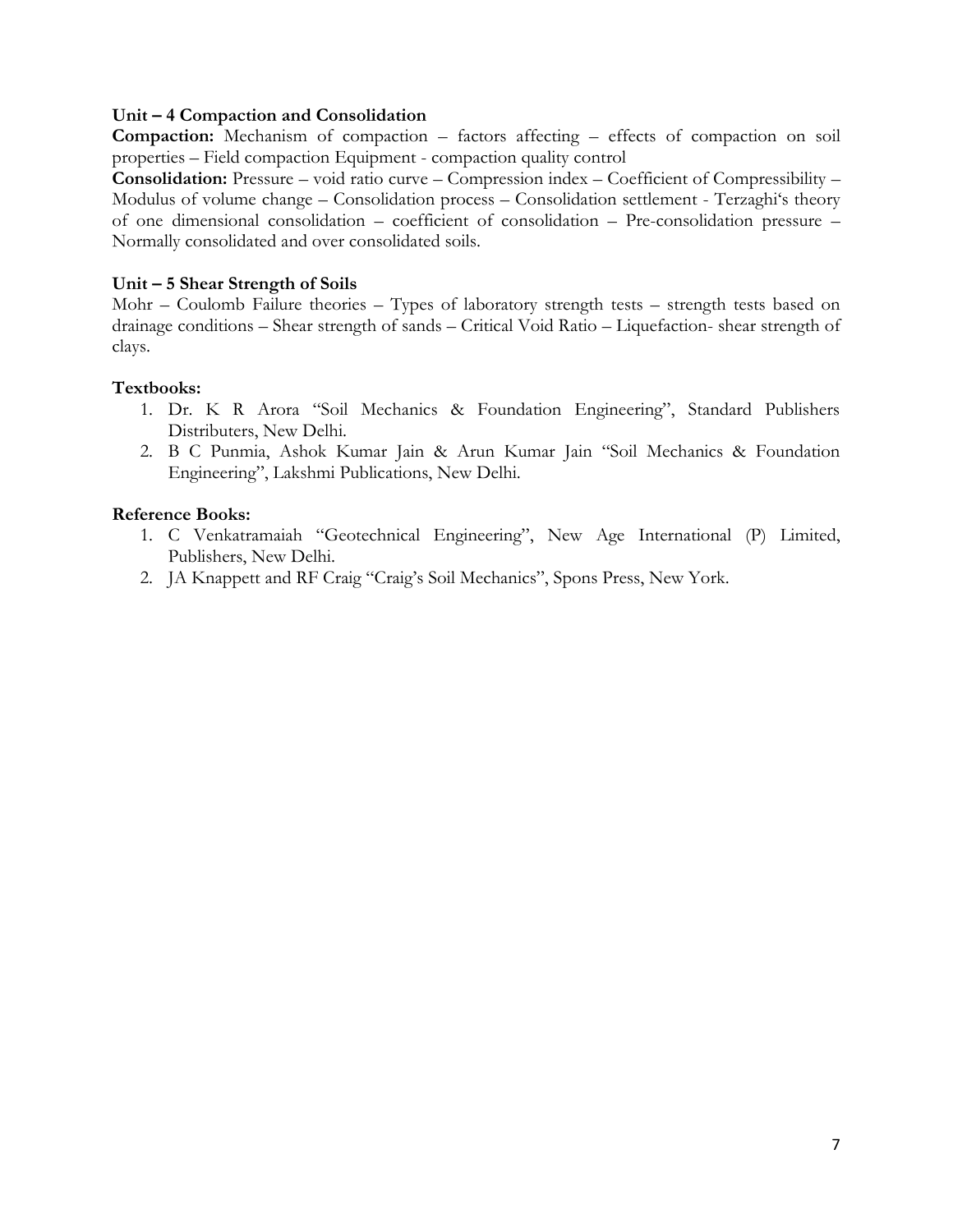| Course<br>Title | Environmental Engineering                                                               |     |                 |                 |         |  |                                                                                       | B. Tech, CE 5 <sup>th</sup> Semester |       |  |  |  |  |
|-----------------|-----------------------------------------------------------------------------------------|-----|-----------------|-----------------|---------|--|---------------------------------------------------------------------------------------|--------------------------------------|-------|--|--|--|--|
| Course          | Category                                                                                | L   | T               | P               | Credits |  | Maximum Marks                                                                         |                                      |       |  |  |  |  |
| Code            |                                                                                         |     |                 |                 |         |  | Continuous Internal                                                                   | End                                  | Total |  |  |  |  |
|                 |                                                                                         |     |                 |                 |         |  | Assessment                                                                            | Exam                                 |       |  |  |  |  |
| 1801505         | PCC.                                                                                    | 02. | 00 <sup>2</sup> | 00 <sup>2</sup> | 02      |  | 30                                                                                    | 70                                   | 100   |  |  |  |  |
|                 | Mid Exam Duration: 02.00 Hrs                                                            |     |                 |                 |         |  | End Exam Duration: 03.00 Hrs                                                          |                                      |       |  |  |  |  |
|                 | <b>Course Objectives:</b>                                                               |     |                 |                 |         |  |                                                                                       |                                      |       |  |  |  |  |
|                 | This subject provides the knowledge of water sources, standards, treatment of water for |     |                 |                 |         |  |                                                                                       |                                      |       |  |  |  |  |
|                 |                                                                                         |     |                 |                 |         |  | distribution to the domestic purpose. Basics of plumbing are also included.           |                                      |       |  |  |  |  |
|                 |                                                                                         |     |                 |                 |         |  | Course Outcomes: On successful completion of this course, the student will be able to |                                      |       |  |  |  |  |
| CO <sub>1</sub> |                                                                                         |     |                 |                 |         |  | Get an idea of water supply and its development, need, objectives to the public.      |                                      |       |  |  |  |  |
| CO <sub>2</sub> | Know the sources, Quality and Standards of water.                                       |     |                 |                 |         |  |                                                                                       |                                      |       |  |  |  |  |
| CO <sub>3</sub> |                                                                                         |     |                 |                 |         |  | An acquaintance with different treatments for protected water supply.                 |                                      |       |  |  |  |  |
| CO <sub>4</sub> |                                                                                         |     |                 |                 |         |  | Advanced water treatments in removal of harmful constituents and water management.    |                                      |       |  |  |  |  |
| CO <sub>5</sub> |                                                                                         |     |                 |                 |         |  | Different water distribution system, its working and the basics of plumbing.          |                                      |       |  |  |  |  |

| CO <sub>s</sub> |  |  |  |  |  |  |  | PO1   PO2   PO3   PO4   PO5   PO6   PO7   PO8   PO9   PO10   PO11   PO12   PSO1   PSO2   PSO3 |
|-----------------|--|--|--|--|--|--|--|-----------------------------------------------------------------------------------------------|
| CO <sub>1</sub> |  |  |  |  |  |  |  |                                                                                               |
| CO <sub>2</sub> |  |  |  |  |  |  |  |                                                                                               |
| CO <sub>3</sub> |  |  |  |  |  |  |  |                                                                                               |
| CO <sub>4</sub> |  |  |  |  |  |  |  |                                                                                               |
| CO <sub>5</sub> |  |  |  |  |  |  |  |                                                                                               |

### **Unit - 1 Introduction**

Environmental Engineering - Role of Environmental Engineer - Water supply - Development of public water supply - Need for protected water supplies - Objectives of water supply systems - Water supply scheme - Quantity of water - Estimating requirements - Design period – Per Capita Consumption - Fluctuations in demand pattern -population forecast – Arithmetic, Incremental, Geometric methods.

## **Unit - 2 Sources, Quality and Standards of Water Sources of water**

Surface and ground water sources – Quality of water - Physical, chemical and biological aspects - Analysis of water - Water quality standards - Impurities in water - Waterborne diseases – Drinking water quality standards.

### **Unit - 3 Treatment of Water**

Flowchart of water treatment plant - Treatment methods (Theory and Design) – Sedimentation - Coagulation - Sedimentation with Coagulation – Filtration - Chlorination and other Disinfection methods - Softening of Water – Defluoridation - Removal of Odors.

## **Unit - 4 Advanced Water Treatments**

Principles and functions of Aeration - Iron and manganese removal, Defluoridation and demineralization -Water softening - Desalination - Membrane Systems - Recent advances.

**Water Management:** Sustainable Development - Rain Water harvesting methods - Water Pollution - Causes and effects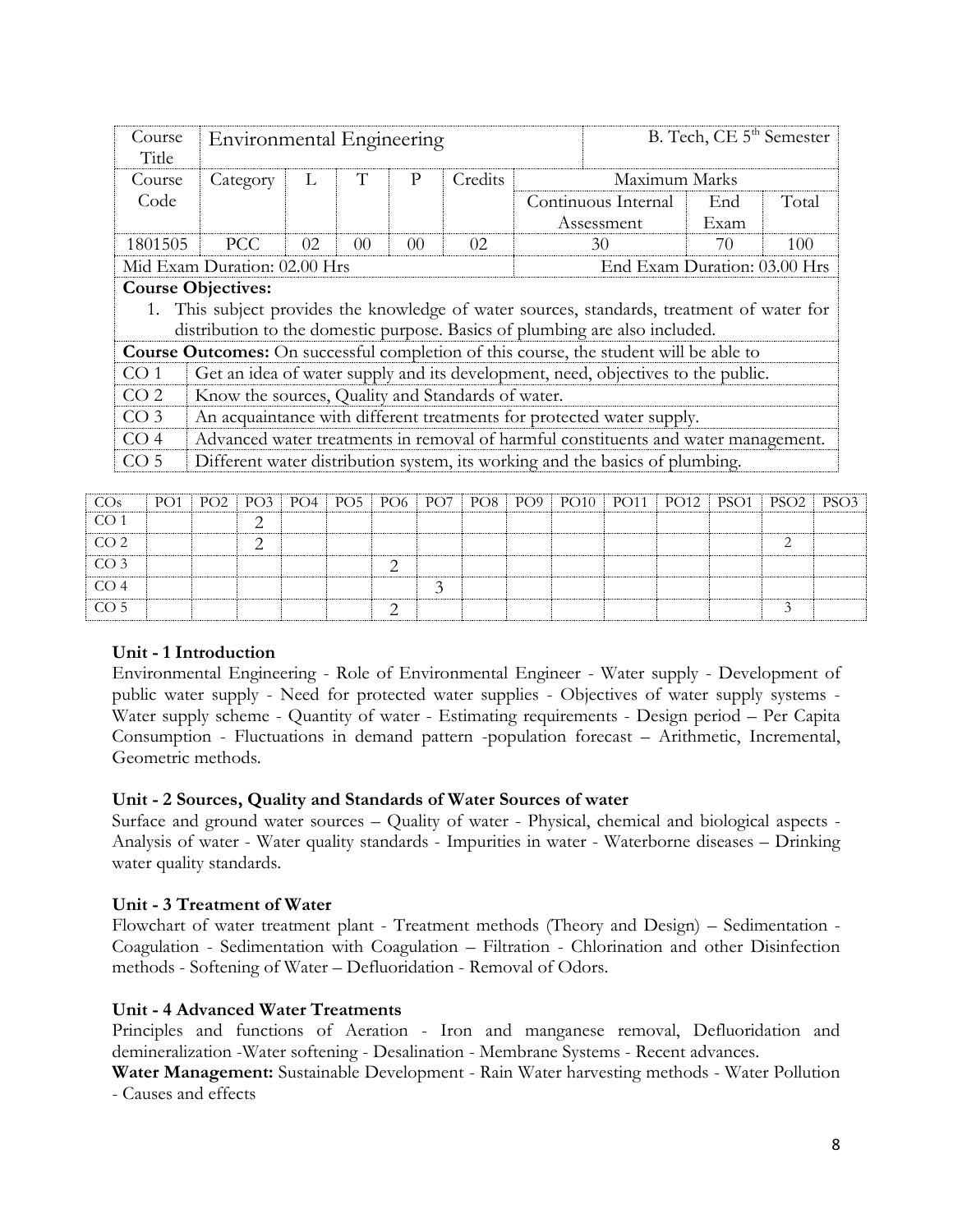# **Unit - 5 Water Distributions**

Distribution systems – Requirements, Layout of Water distribution systems - Design procedures-Hardy Cross and equivalent pipe methods service reservoirs – Joints, valves such as sluice valves, air valves, scour valves and check valves water meters – Laying and testing of pipe lines – Pump house, waste detection and prevention, Principles of design of water supply in buildings - House service connection.

## **Textbooks:**

- 1. S K Garg, "Environmental Engineering Vol.1", Khanna Publishers, New Delhi.
- 2. B C Punmia, Ashok Kumar Jain and Arun Kumar Jain "Water Supply Engineering", Laxmi Publications, New Delhi.

- 1. H S Peavy, D R Rowe and G Tehobanoglous "Environmental Engineering", Tata McGraw-Hill Companies, Inc. New York.
- 2. S K Hussain "Water Supply and Sanitary Engineering", Oxford & IBH, New Delhi.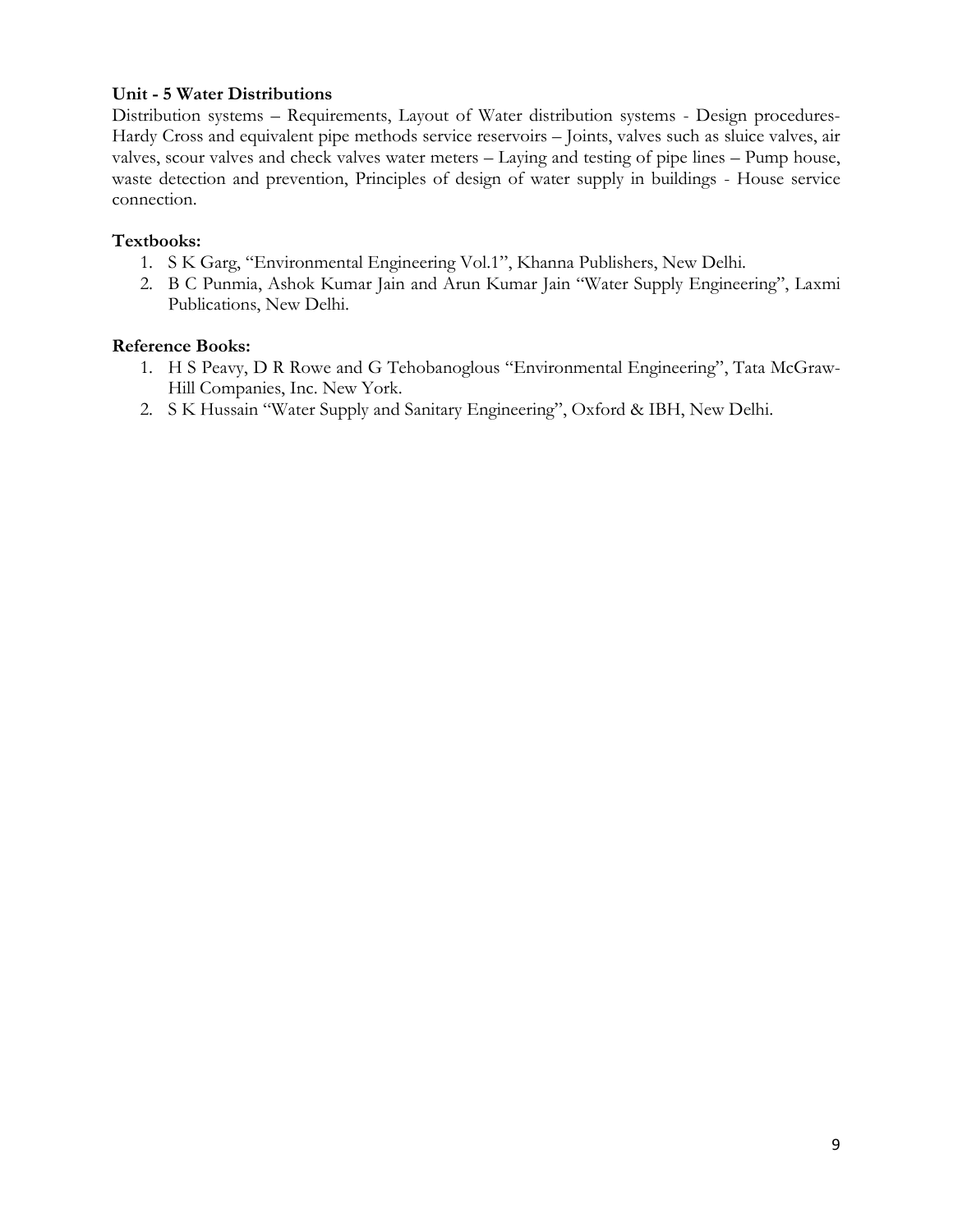| Course<br>Title | <b>Transportation Engineering</b>                                                          |    |                |                |         |  |                                                                                       | B. Tech, CE 5 <sup>th</sup> Semester |       |  |  |  |  |  |
|-----------------|--------------------------------------------------------------------------------------------|----|----------------|----------------|---------|--|---------------------------------------------------------------------------------------|--------------------------------------|-------|--|--|--|--|--|
| Course          | Category                                                                                   | L  | T              | P              | Credits |  | Maximum Marks                                                                         |                                      |       |  |  |  |  |  |
| Code            |                                                                                            |    |                |                |         |  | Continuous Internal                                                                   | End                                  | Total |  |  |  |  |  |
|                 |                                                                                            |    |                |                |         |  | Assessment                                                                            | Exam                                 |       |  |  |  |  |  |
| 1801506         | <b>PCC</b>                                                                                 | 02 | 0 <sup>0</sup> | 0 <sup>0</sup> | 02      |  | 30                                                                                    | 70                                   | 100   |  |  |  |  |  |
|                 | Mid Exam Duration: 02.00 Hrs                                                               |    |                |                |         |  | End Exam Duration: 03.00 Hrs                                                          |                                      |       |  |  |  |  |  |
|                 | <b>Course Objectives:</b>                                                                  |    |                |                |         |  |                                                                                       |                                      |       |  |  |  |  |  |
|                 | 1. This course is taught to impart the knowledge in highway planning, alignment, geometric |    |                |                |         |  |                                                                                       |                                      |       |  |  |  |  |  |
|                 | design of different elements of highway, different traffic surveys, traffic regulation and |    |                |                |         |  |                                                                                       |                                      |       |  |  |  |  |  |
|                 | management and pavement design                                                             |    |                |                |         |  |                                                                                       |                                      |       |  |  |  |  |  |
|                 |                                                                                            |    |                |                |         |  | Course Outcomes: On successful completion of this course, the student will be able to |                                      |       |  |  |  |  |  |
| CO 1            |                                                                                            |    |                |                |         |  | Conduct different engineering surveys and take up different highway alignment         |                                      |       |  |  |  |  |  |
|                 | projects.                                                                                  |    |                |                |         |  |                                                                                       |                                      |       |  |  |  |  |  |
| CO <sub>2</sub> | Design highway pavement geometrics.                                                        |    |                |                |         |  |                                                                                       |                                      |       |  |  |  |  |  |
| CO <sub>3</sub> |                                                                                            |    |                |                |         |  | Collect traffic data, analyze the data and design suitable traffic management systems |                                      |       |  |  |  |  |  |
| CO <sub>4</sub> | Do structural design of flexible and rigid pavements.                                      |    |                |                |         |  |                                                                                       |                                      |       |  |  |  |  |  |
| CO <sub>5</sub> |                                                                                            |    |                |                |         |  | Conduct laboratory tests on pavement materials to evaluate their suitability and      |                                      |       |  |  |  |  |  |
|                 | adaptability for different pavement construction.                                          |    |                |                |         |  |                                                                                       |                                      |       |  |  |  |  |  |

| $\cos$          |  |  |  |  |  |  | PO1   PO2   PO3   PO4   PO5   PO6   PO7   PO8   PO9   PO10   PO11   PO12   PSO1   PSO2   PSO3 |  |
|-----------------|--|--|--|--|--|--|-----------------------------------------------------------------------------------------------|--|
| CO <sub>1</sub> |  |  |  |  |  |  |                                                                                               |  |
| CO <sub>2</sub> |  |  |  |  |  |  |                                                                                               |  |
| CO <sub>3</sub> |  |  |  |  |  |  |                                                                                               |  |
| CO <sub>4</sub> |  |  |  |  |  |  |                                                                                               |  |
| CO <sub>5</sub> |  |  |  |  |  |  |                                                                                               |  |

## **Unit – 1 Highway Development and Planning**

Highway development in India – Necessity for Highway Planning – Different Road Development Plans – Classification of Roads – Road Network Patterns – Highway Alignment – Factors Affecting Alignment-Engineering surveys.

## **Unit – 2 Highway Geometric Design**

Importance of Geometric Design - Highway Cross Section Elements-Sight Distance Elements - Stopping sight Distance, Overtaking Sight Distance and intermediate Sight Distance - Design of Horizontal Alignment - Design of Super elevation-Design of Transition Curves -Design of Vertical alignment – Gradients – Vertical curves.

## **Unit – 3 Traffic Engineering**

Basic Parameters of Traffic -Volume, Speed and Density– Highway capacity-Traffic Volume Studies - Speed studies - Road Accidents – Condition Diagram and Collision Diagrams.

**Traffic Regulation and Management:** Road Traffic Signs – Road markings -Types of Road Markings- Design of Traffic Signals – Webster Method –Saturation flow – Phasing and timing diagrams – Numerical problems.

### **Unit – 4 Pavement Design**

Types of pavements – Difference between flexible and rigid pavements – Pavement Components – Functions of pavement components – Design Factors – Design methods – IRC methods only (as per IRC 37-2002) – Design of Rigid pavements – Critical load positions – Westergaard's stress equations – Stresses in rigid pavements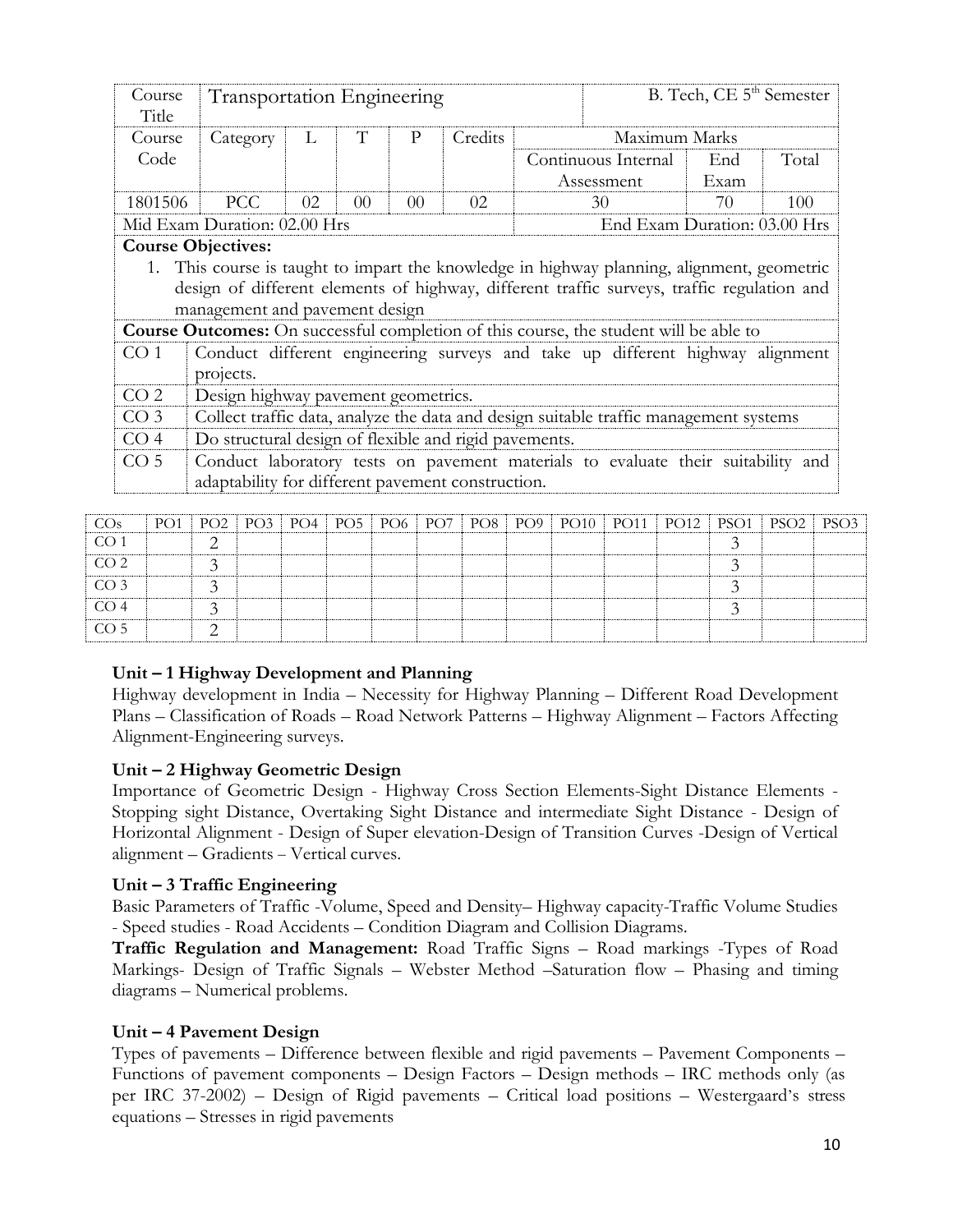## **Unit - 5Highway Materials and construction practice**

Desirable Properties and Testing of Highway Materials-Aggregate-Crushing, Abrasion, Impact Tests, Water absorption, Flakiness and Elongation indices-Tests on Bitumen-Penetration, Ductility, Viscosity and Softening point Tests-Construction Practice-Water Bound Macadam Road, Bituminous Road and Cement Concrete Road [as per IRC and MORT&H specifications]-Highway Drainage.

### **Textbooks:**

1. S K Khanna, C E G Justo and A. Veeraragavan "Highway Engineering", Nemchand Publications, New Delhi.

- 1. G V Rao "Principles of Transportation and Highway Engineering", Tata McGraw-Hill Companies, Inc. New York.
- 2. L R Kadiyali "Principles and Practice of Highway Engineering", Khanna Publishers, New Delhi.
- 3. Partha Chakroborthy, Animesh Das, "Principles of Transportation Engineering", Prentice Hall of India, New Delhi.
- 4. S P Bindra "Highway Engineering", Dhanpath Rai& Sons, New Delhi.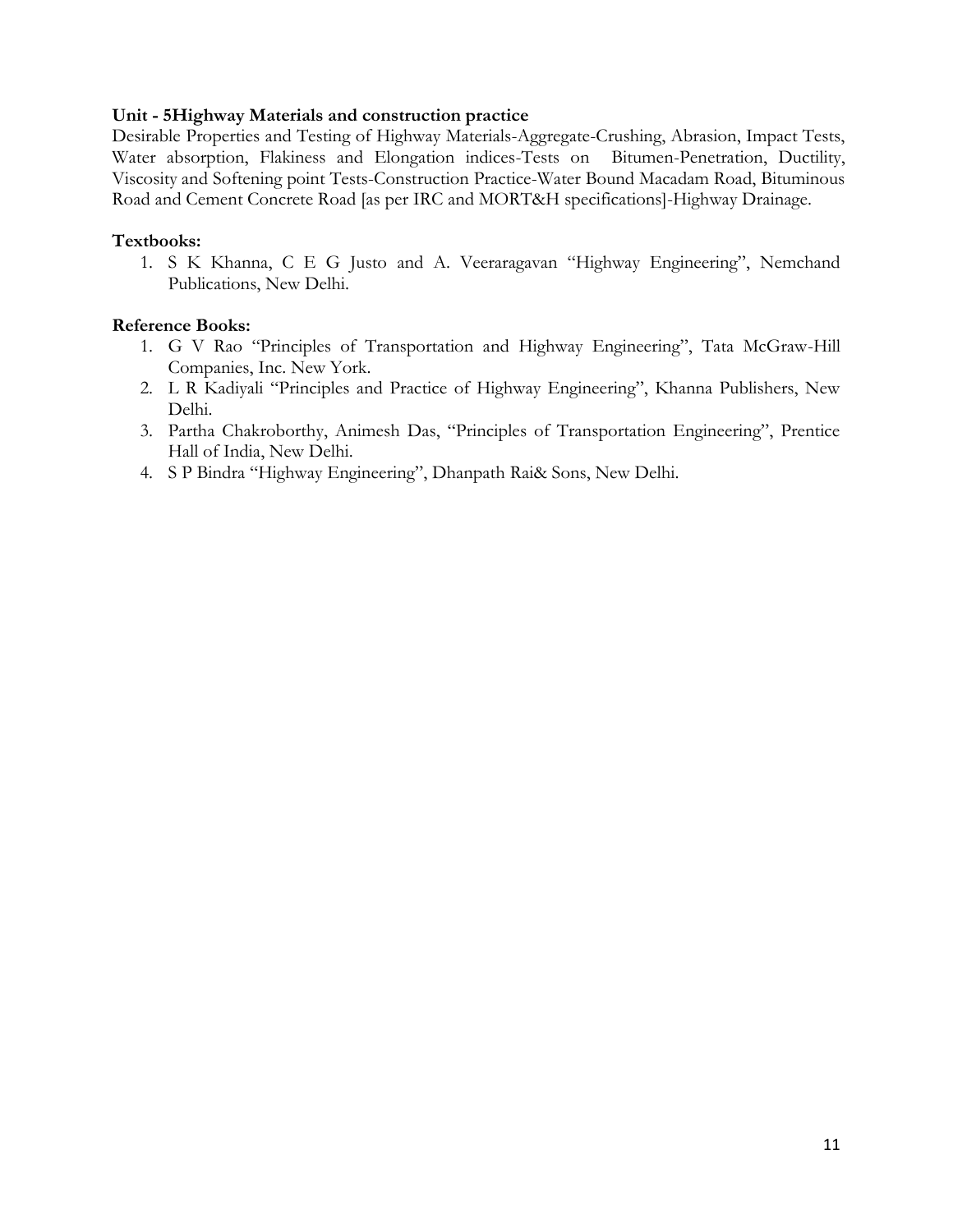| Course<br>Title | Advanced Structural Analysis by Matrix<br>Methods                                                                                                                                                                    |    |                |                 |         |                                                                                          | B. Tech, CE 5 <sup>th</sup> Semester |       |
|-----------------|----------------------------------------------------------------------------------------------------------------------------------------------------------------------------------------------------------------------|----|----------------|-----------------|---------|------------------------------------------------------------------------------------------|--------------------------------------|-------|
| Course          | Category                                                                                                                                                                                                             | L  | T              | P               | Credits | Maximum Marks                                                                            |                                      |       |
| Code            |                                                                                                                                                                                                                      |    |                |                 |         | Continuous Internal                                                                      | End                                  | Total |
|                 |                                                                                                                                                                                                                      |    |                | Assessment      | Exam    |                                                                                          |                                      |       |
| 1801507         | PEC <sub>1</sub>                                                                                                                                                                                                     | 02 | 0 <sup>0</sup> | 00 <sup>2</sup> | 02      | 30                                                                                       | 70                                   | 100   |
|                 | Mid Exam Duration: 02.00 Hrs                                                                                                                                                                                         |    |                |                 |         | End Exam Duration: 03.00 Hrs                                                             |                                      |       |
|                 | <b>Course Objectives:</b> The course is designed to students,<br>1. To introduce stiffness method and flexibility method for analysis of statically                                                                  |    |                |                 |         |                                                                                          |                                      |       |
| 2.<br>3.        | indeterminate structures.<br>To understand the basics of finite element method and application to structural analysis.<br>Use and/or develop structural analysis software to analyze complicated structural systems. |    |                |                 |         |                                                                                          |                                      |       |
| 4.              | Interpret the output from computer-based analyses for the purpose of structural design                                                                                                                               |    |                |                 |         |                                                                                          |                                      |       |
|                 | <b>Course Outcomes:</b> On successful completion of this course, the student will be able to                                                                                                                         |    |                |                 |         |                                                                                          |                                      |       |
| CO <sub>1</sub> | using Flexibility method                                                                                                                                                                                             |    |                |                 |         | Analyze statically indeterminate beams, rigid jointed and pin jointed frames and trusses |                                      |       |

| COs | P <sub>O1</sub> |  |  |  |  | PO2   PO3   PO4   PO5   PO6   PO7   PO8   PO9   PO10   PO11   PO12   PSO1   PSO2 |  |  | $\overline{DS}(1)$ |
|-----|-----------------|--|--|--|--|----------------------------------------------------------------------------------|--|--|--------------------|
|     |                 |  |  |  |  |                                                                                  |  |  |                    |
|     |                 |  |  |  |  |                                                                                  |  |  |                    |

## **Unit – 1 Introduction to Matrix methods**

Introduction, coordinate systems, displacement and force transformation matrices, element and structure stiffness matrices, Element and structure flexibility matrices, equivalent joint loads, stiffness and flexibility approaches.

### **Unit – 2 Matrix methods for beams**

Analysis of beams, fixed and continuous beams by flexibility method. Analysis of beams, fixed and continuous beams by stiffness method.

### **Unit – 3 Matrix methods for Plane truss problems**

Analysis of 2-D trusses by flexibility method, Analysis of 2-D trusses by stiffness method

### **Unit – 4 Matrix methods for Plane Frames**

Analysis of 2-D frames by Flexibility matrix methods.

### **Unit – 5 Matrix methods for Plane Frames**

Analysis of 2-D frames by Stiffness matrix methods.

### **Textbooks:**

- 1. G. S. Pandit and S. P. Gupta, "Matrix Methods of Structural Analysis", Tata McGraw-Hill Companies, Inc. New York.
- 2. M W Weaver and Gere, "Matrix Analysis of framed Structures", Van Nostrand Reinhold.

- 1. Devdas Menon, "C.K Wang Advanced Structural Analysis", Narosa Publishing House.
- 2. Asslam Kassimali, "Matrix Analysis of Structures", Brooks/Cole Publishing Co., USA.
- 3. C.K Wang, "Analysis of Indeterminate Structures", Tata McGraw-Hill Companies, Inc. New York.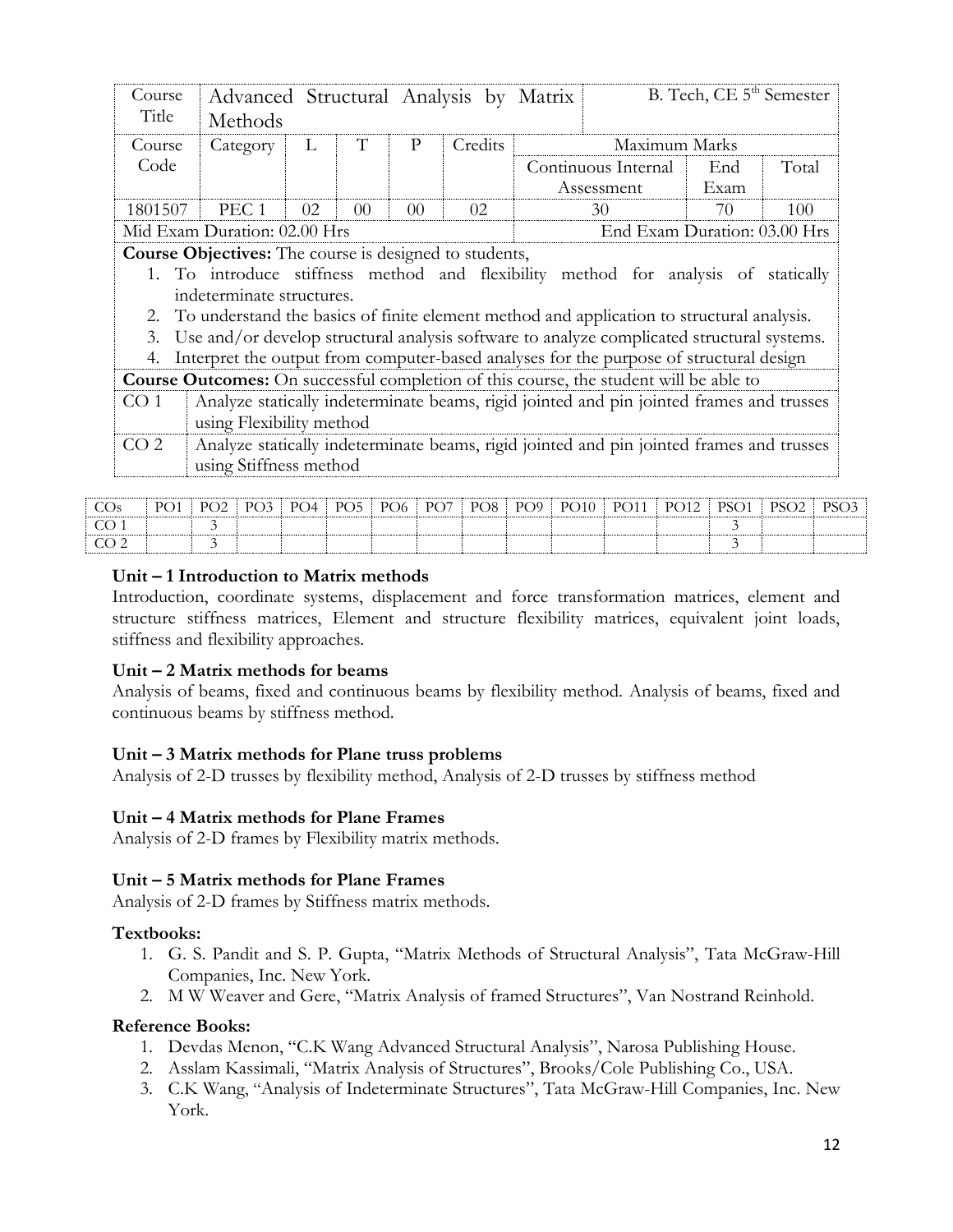| Course<br>Title | <b>Pre-Stressed Concrete</b>   |                                                              |                 |                |         |  |                                                                                              | B. Tech, CE 5 <sup>th</sup> Semester |       |  |  |  |  |  |  |
|-----------------|--------------------------------|--------------------------------------------------------------|-----------------|----------------|---------|--|----------------------------------------------------------------------------------------------|--------------------------------------|-------|--|--|--|--|--|--|
| Course          | Category                       | L                                                            | T               | P              | Credits |  | Maximum Marks                                                                                |                                      |       |  |  |  |  |  |  |
| Code            |                                |                                                              |                 |                |         |  | Continuous Internal                                                                          | End                                  | Total |  |  |  |  |  |  |
|                 |                                |                                                              |                 |                |         |  | Assessment                                                                                   | Exam                                 |       |  |  |  |  |  |  |
| 1801508         | PEC <sub>1</sub>               | 02.                                                          | 00 <sup>2</sup> | 0 <sup>0</sup> | 02.     |  | 30                                                                                           | 70                                   | 100   |  |  |  |  |  |  |
|                 |                                | End Exam Duration: 03.00 Hrs<br>Mid Exam Duration: 02.00 Hrs |                 |                |         |  |                                                                                              |                                      |       |  |  |  |  |  |  |
|                 | <b>Course Objectives:</b>      |                                                              |                 |                |         |  |                                                                                              |                                      |       |  |  |  |  |  |  |
|                 |                                |                                                              |                 |                |         |  | 1. To give idea on methods available on pre-stressed concrete and analysis of pre-stressed   |                                      |       |  |  |  |  |  |  |
|                 | members and design of members. |                                                              |                 |                |         |  |                                                                                              |                                      |       |  |  |  |  |  |  |
|                 |                                |                                                              |                 |                |         |  | <b>Course Outcomes:</b> On successful completion of this course, the student will be able to |                                      |       |  |  |  |  |  |  |
| CO <sub>1</sub> |                                |                                                              |                 |                |         |  | Calculate the effect of prestressing on statically determinate structures and statically     |                                      |       |  |  |  |  |  |  |
|                 | indeterminate structures.      |                                                              |                 |                |         |  |                                                                                              |                                      |       |  |  |  |  |  |  |
| CO <sub>2</sub> |                                |                                                              |                 |                |         |  | Design, analysis, detailing and construction of prestressed concrete structural.             |                                      |       |  |  |  |  |  |  |
| CO <sub>3</sub> |                                |                                                              |                 |                |         |  | Distinguish between pre-tensioning technology and post-tensioning technology.                |                                      |       |  |  |  |  |  |  |
| CO <sub>4</sub> |                                |                                                              |                 |                |         |  | List the differences between pre- and post-tensioned systems for structural                  |                                      |       |  |  |  |  |  |  |
| CO <sub>5</sub> |                                |                                                              |                 |                |         |  | Design and analyze prestressed concrete and concrete composite structures.                   |                                      |       |  |  |  |  |  |  |

| CO <sub>s</sub>  |        |  |  |  |  |  |  | PO1   PO2   PO3   PO4   PO5   PO6   PO7   PO8   PO9   PO10   PO11   PO12   PSO1   PSO2   PSO3 |
|------------------|--------|--|--|--|--|--|--|-----------------------------------------------------------------------------------------------|
| CO <sub>1</sub>  | $\sim$ |  |  |  |  |  |  |                                                                                               |
| $\overline{CO2}$ |        |  |  |  |  |  |  |                                                                                               |
| $\overline{CO3}$ |        |  |  |  |  |  |  |                                                                                               |
| CO <sub>4</sub>  |        |  |  |  |  |  |  |                                                                                               |
| $\overline{CO5}$ |        |  |  |  |  |  |  |                                                                                               |

## **Unit - 1 Introduction and Systems of Pre-Stressing**

**Introduction:** General Principles of Pre-Stressed Concrete Members – Advantages and Limitations of Pre-Stressed Concrete – Comparison of Pre-Stressed Concrete Beams with Reinforced Concrete Beams.

**Systems of Pre-Stressing:** Classification of Pre-Stressed Concrete Members, System of Pre-Stressing, Pre-Tensioned System, Stability of the System. Hoyer System, Magnel Blaton System, Freyssinet System, Gifford Udall System, P.S.C Mono Wire System, C.C.L Standard System, LEE-MCCALL System.

## **Unit - 2 Losses of Pre-Stresses**

Loss of Pre-Stress in Pre-Tensioned and Post-Tensioned Due to Various Causes Like Elastic Shortening of Concrete, Shrinkage of Concrete, Creep of Concrete, Relaxation of Stress in Steel, Slip in Anchorage Bending of Member and Wobble Frictional Losses.

## **Unit - 3 Analysis and design of sections for flexure**

Assumptions, Analysis by Stress Concept – Elastic Analysis of Concrete Beams Pre-Stressed with Straight, Concentric, Eccentric, Bent and Parabolic Tendons – Design of Pre-Stressed Concrete Beams – I.S Recommendations as per IS 1343 Code Book – Design of Rectangular and an I-Section of a Beam – Lever Arm Concept – Kern Distance.

## **Unit - 4 Shear Design of PSC Beam**

Design of Shear based on IS 1343 Code Book – Design of Beam.

## **Unit - 5 Deflections of Pre-Stressed Concrete Beams**

Importance of Control of Deflections – Factors Influencing Deflections – Short Term Deflections of Un-cracked Members Prediction of Long Term Deflections.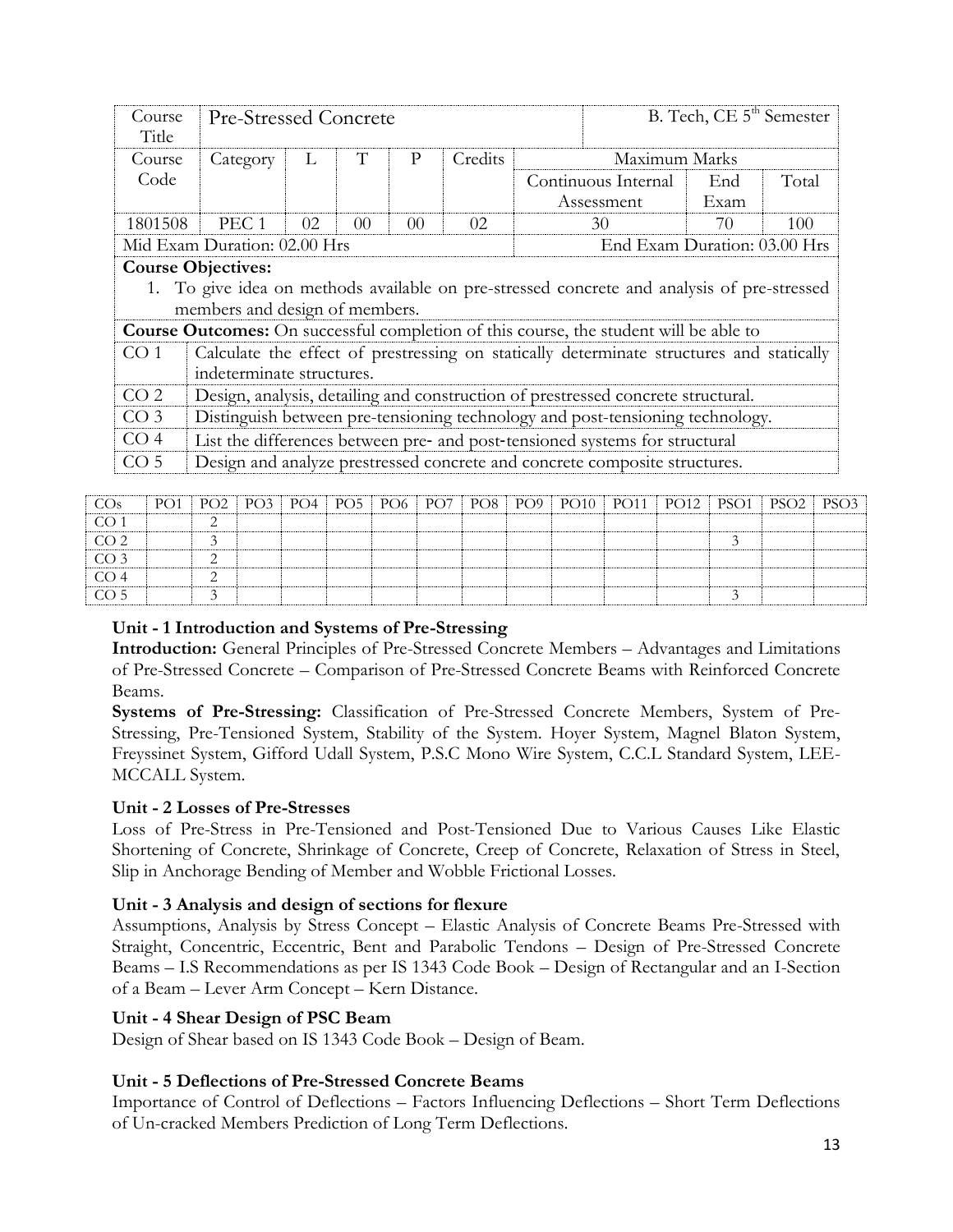# **Textbooks:**

- 1. S Ramamrutham "Pre-Stressed Concrete", Dhanpat Rai Publishing Company (P) Limited, New Delhi.
- 2. N Krishna Raju "Pre-Stressed Concrete", Tata McGraw-Hill Companies, Inc. New York.
- 3. N Rajagopalan "Pre-Stressed Concrete", Narosa Publishing House, New Delhi.

# **Reference Books / IS Codes:**

1. IS 1343-2012 "Indian Standard Code of Practice for Prestressed Concrete", Bureau of Indian Standards, New Delhi.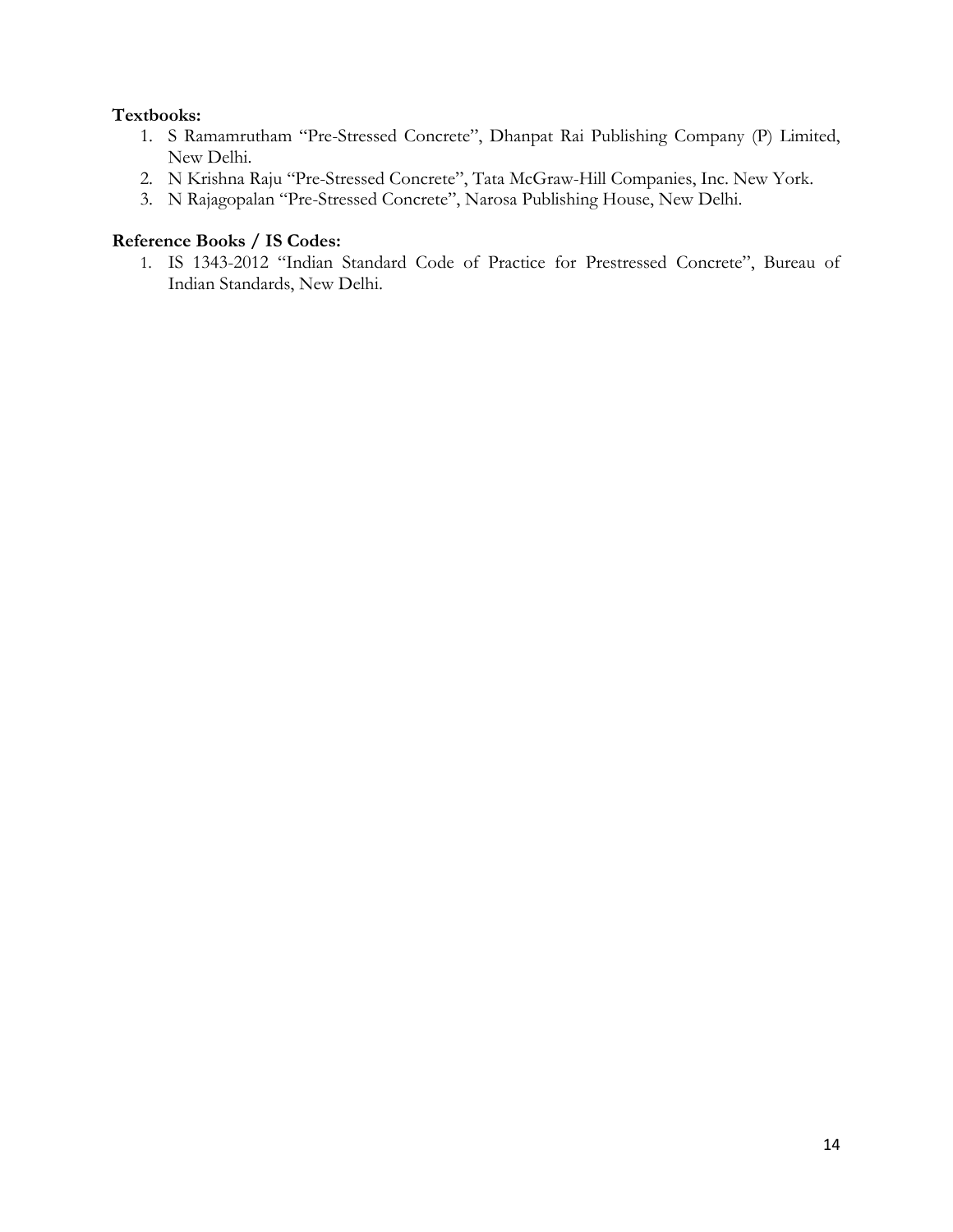| Course<br>Title | Ground Improvement Techniques                                                                                              |                                                              |                |                |         |  |                                                                                              | B. Tech, CE 5 <sup>th</sup> Semester |       |  |  |  |  |  |  |
|-----------------|----------------------------------------------------------------------------------------------------------------------------|--------------------------------------------------------------|----------------|----------------|---------|--|----------------------------------------------------------------------------------------------|--------------------------------------|-------|--|--|--|--|--|--|
| Course          | Category                                                                                                                   | L                                                            | T              | P              | Credits |  | Maximum Marks                                                                                |                                      |       |  |  |  |  |  |  |
| Code            |                                                                                                                            |                                                              |                |                |         |  | Continuous Internal                                                                          | End                                  | Total |  |  |  |  |  |  |
|                 |                                                                                                                            |                                                              |                |                |         |  | Assessment                                                                                   | Exam                                 |       |  |  |  |  |  |  |
| 1801509         | PEC <sub>1</sub>                                                                                                           | 02                                                           | 0 <sup>0</sup> | 0 <sup>0</sup> | 02      |  | 30                                                                                           | 70                                   | 100   |  |  |  |  |  |  |
|                 |                                                                                                                            | End Exam Duration: 03.00 Hrs<br>Mid Exam Duration: 02.00 Hrs |                |                |         |  |                                                                                              |                                      |       |  |  |  |  |  |  |
|                 | Course Objectives: The course is designed to students,<br>1. To learn and understand various ground improvement technique. |                                                              |                |                |         |  |                                                                                              |                                      |       |  |  |  |  |  |  |
|                 |                                                                                                                            |                                                              |                |                |         |  |                                                                                              |                                      |       |  |  |  |  |  |  |
| 2.              |                                                                                                                            |                                                              |                |                |         |  | To learn various method of compaction for ground improvement in its strength.                |                                      |       |  |  |  |  |  |  |
| 3.              |                                                                                                                            |                                                              |                |                |         |  | To learn various physical and chemical modification for ground improvement                   |                                      |       |  |  |  |  |  |  |
|                 |                                                                                                                            |                                                              |                |                |         |  | To learn the method to choose the foundation and or treatment method based on the site       |                                      |       |  |  |  |  |  |  |
|                 | condition                                                                                                                  |                                                              |                |                |         |  |                                                                                              |                                      |       |  |  |  |  |  |  |
|                 |                                                                                                                            |                                                              |                |                |         |  | <b>Course Outcomes:</b> On successful completion of this course, the student will be able to |                                      |       |  |  |  |  |  |  |
| CO <sub>1</sub> |                                                                                                                            |                                                              |                |                |         |  | Select the ground improvement technique which is suitable and economical for soil            |                                      |       |  |  |  |  |  |  |
|                 | strengthening.                                                                                                             |                                                              |                |                |         |  |                                                                                              |                                      |       |  |  |  |  |  |  |
| CO <sub>2</sub> |                                                                                                                            |                                                              |                |                |         |  | Select different techniques based on the various types of soils in-situ.                     |                                      |       |  |  |  |  |  |  |
| CO <sub>3</sub> | Design reinforced earth structures.                                                                                        |                                                              |                |                |         |  |                                                                                              |                                      |       |  |  |  |  |  |  |
| CO <sub>4</sub> | Exposed to the knowledge on use of geosynthetic material                                                                   |                                                              |                |                |         |  |                                                                                              |                                      |       |  |  |  |  |  |  |
|                 |                                                                                                                            |                                                              |                |                |         |  |                                                                                              |                                      |       |  |  |  |  |  |  |

| CO <sub>s</sub> | PO1   PO2   PO3   PO4   PO5   PO6   PO7   PO8   PO9 |  |  |  |  |  | $PSO1$   $PSO2$ | PSO3 |
|-----------------|-----------------------------------------------------|--|--|--|--|--|-----------------|------|
| CO              |                                                     |  |  |  |  |  |                 |      |
| CO <sub>2</sub> |                                                     |  |  |  |  |  |                 |      |
| CO <sub>3</sub> |                                                     |  |  |  |  |  |                 |      |
| CO <sub>4</sub> |                                                     |  |  |  |  |  |                 |      |

# $Unit - 1$

In-situ densification methods in granular soils, Vibration at the ground surface, Impact at the Ground surface, Vibration at depth, Impact at depth. In-situ densification methods in cohesive soils, Preloading, Dewatering, Drain wells, Sand drains, Sandwich geodrains, Stone columns, Lime columns, Thermal methods.

# $Unit - 2$

Reinforced earth principles, Components of reinforced earth walls, Factors governing design of reinforced earth walls, Design principles of reinforced earth walls.

## $Unit - 3$

Geotextiles: Introduction, Type of geotextiles, Function and their application, tests for geotextile materials, Geogrids, Functions of geogrids. Expansive soils, Problems in Expansive soils, Mechanism of swelling, swell pressure, swell potential, Heave, Tests for identification, I. S. Test Methods of determination of swell pressure, Foundation techniques in Expansive soils.

## $Unit - 4$

Mechanical stabilization: Soil aggregate mixtures, Properties and proportioning techniques, soft aggregate stabilization, compaction, Field compaction control. Cement stabilization: Mechanism-Factors affecting and properties, Uses of additives, Design of soil-cement mixtures, Construction techniques.

## **Unit – 5**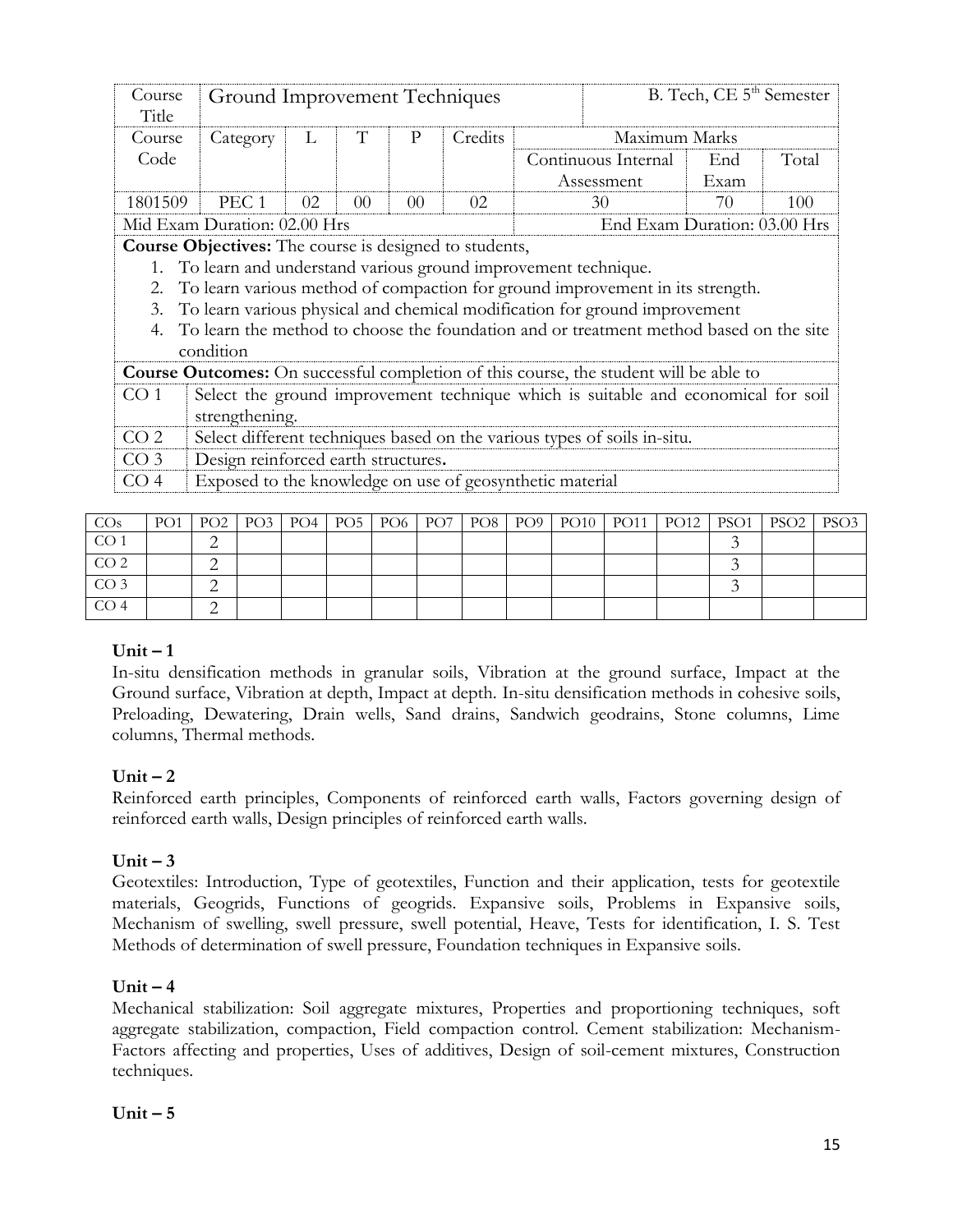Lime and Bituminous stabilization: Types of admixtures, Mechanism, Factors affecting, Design of mixtures, Construction methods.

# **Textbooks:**

- 1. Dr. P. Purushothama Raj., "Ground Improvement Techniques", Lakshmi Publications Pvt. Ltd.
- 2. Jones, J.E.P., Earth Reinforcement and Soil Structure, Butterworths, 1985.
- 3. Koerner, R.M. and Welsh, J.P., Construction and Geotechnical Engineering using Synthetic Fabrics, John Wiley, 1990.
- 4. Koerner, R.M., Designing with Geosynthetics (Third Edition), Prentice Hall, 1997.

- 1. Moseley, M.D., Ground Treatment, Blackie Academic and Professional, 1998.
- 2. Hehn, R.W., Practical Guide to Grouting of Underground Structures, ASCE, 1996.
- 3. Das, B.M., Principles of Foundation Engineering, (Fourth Edition). PWS Publishing, 1999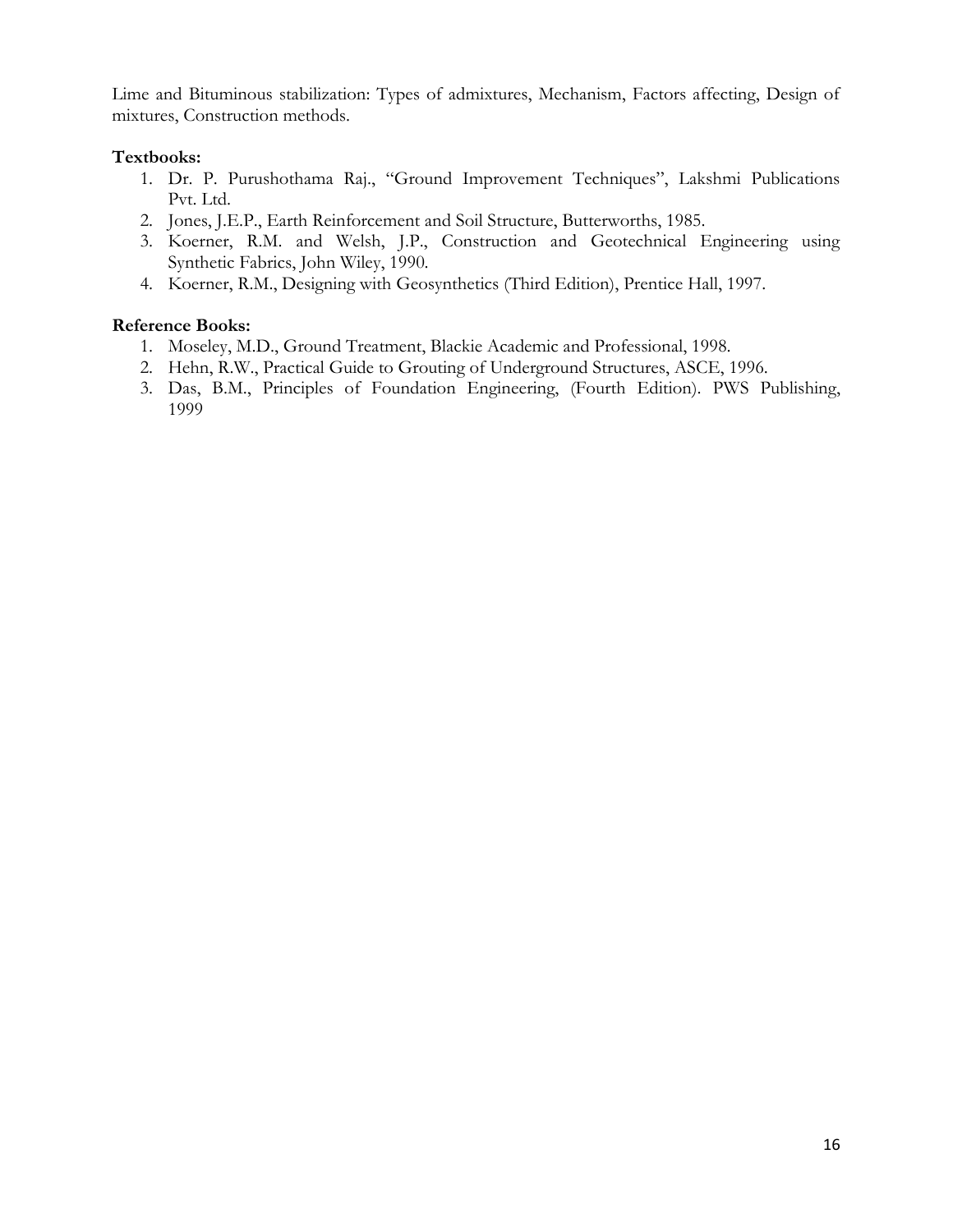| Course<br>Title | Remote Sensing and GIS                                                                                                                                                       |                                                              |                |    |         |  |                                                                                           | B. Tech, CE 5 <sup>th</sup> Semester |                                                                                              |  |  |  |  |  |  |  |  |  |  |  |  |
|-----------------|------------------------------------------------------------------------------------------------------------------------------------------------------------------------------|--------------------------------------------------------------|----------------|----|---------|--|-------------------------------------------------------------------------------------------|--------------------------------------|----------------------------------------------------------------------------------------------|--|--|--|--|--|--|--|--|--|--|--|--|
| Course          | Category                                                                                                                                                                     | L                                                            | Т              | P  | Credits |  | Maximum Marks                                                                             |                                      |                                                                                              |  |  |  |  |  |  |  |  |  |  |  |  |
| Code            |                                                                                                                                                                              |                                                              |                |    |         |  | Continuous Internal                                                                       | End                                  | Total                                                                                        |  |  |  |  |  |  |  |  |  |  |  |  |
|                 |                                                                                                                                                                              |                                                              |                |    |         |  | Assessment                                                                                | Exam                                 |                                                                                              |  |  |  |  |  |  |  |  |  |  |  |  |
| 1801510         | PEC <sub>1</sub>                                                                                                                                                             | 02                                                           | 0 <sup>0</sup> | 00 | 02      |  | 30                                                                                        | 70                                   | 100                                                                                          |  |  |  |  |  |  |  |  |  |  |  |  |
|                 |                                                                                                                                                                              | End Exam Duration: 03.00 Hrs<br>Mid Exam Duration: 02.00 Hrs |                |    |         |  |                                                                                           |                                      |                                                                                              |  |  |  |  |  |  |  |  |  |  |  |  |
|                 | <b>Course Objectives:</b>                                                                                                                                                    |                                                              |                |    |         |  |                                                                                           |                                      |                                                                                              |  |  |  |  |  |  |  |  |  |  |  |  |
|                 |                                                                                                                                                                              |                                                              |                |    |         |  |                                                                                           |                                      |                                                                                              |  |  |  |  |  |  |  |  |  |  |  |  |
|                 | 1. The purpose of this course is to provide an understanding of physical concepts and<br>underlying various engineering and technological applications in remote sensing. In |                                                              |                |    |         |  |                                                                                           |                                      |                                                                                              |  |  |  |  |  |  |  |  |  |  |  |  |
|                 |                                                                                                                                                                              |                                                              |                |    |         |  | addition, the course is expected to understand the basic principles of remote sensing and |                                      |                                                                                              |  |  |  |  |  |  |  |  |  |  |  |  |
|                 | its applications.                                                                                                                                                            |                                                              |                |    |         |  |                                                                                           |                                      |                                                                                              |  |  |  |  |  |  |  |  |  |  |  |  |
|                 |                                                                                                                                                                              |                                                              |                |    |         |  |                                                                                           |                                      |                                                                                              |  |  |  |  |  |  |  |  |  |  |  |  |
|                 |                                                                                                                                                                              |                                                              |                |    |         |  |                                                                                           |                                      | <b>Course Outcomes:</b> On successful completion of this course, the student will be able to |  |  |  |  |  |  |  |  |  |  |  |  |
| CO 1            | Perceive the basics of remote sensing.                                                                                                                                       |                                                              |                |    |         |  |                                                                                           |                                      |                                                                                              |  |  |  |  |  |  |  |  |  |  |  |  |
| CO <sub>2</sub> |                                                                                                                                                                              |                                                              |                |    |         |  | Pick out the characteristics of the instruments used for remote sensing.                  |                                      |                                                                                              |  |  |  |  |  |  |  |  |  |  |  |  |
| CO <sub>3</sub> |                                                                                                                                                                              |                                                              |                |    |         |  | Analyze the need and standard techniques used for image processing                        |                                      |                                                                                              |  |  |  |  |  |  |  |  |  |  |  |  |
| CO <sub>4</sub> | Perceive the basics of GIS.                                                                                                                                                  |                                                              |                |    |         |  |                                                                                           |                                      |                                                                                              |  |  |  |  |  |  |  |  |  |  |  |  |

| CO <sub>s</sub>  |  |  |  |  |  |  | PO1   PO2   PO3   PO4   PO5   PO6   PO7   PO8   PO9   PO10   PO11   PO12   PSO1   PSO2   PSO3 |  |
|------------------|--|--|--|--|--|--|-----------------------------------------------------------------------------------------------|--|
| CO <sub>1</sub>  |  |  |  |  |  |  |                                                                                               |  |
| CO <sub>2</sub>  |  |  |  |  |  |  |                                                                                               |  |
| CO <sub>3</sub>  |  |  |  |  |  |  |                                                                                               |  |
| CO <sub>4</sub>  |  |  |  |  |  |  |                                                                                               |  |
| $\overline{CO5}$ |  |  |  |  |  |  |                                                                                               |  |

### **Unit - 1 Remote Sensing Basics**

Introduction to Basic Concepts: Definition – Physics of Remote Sensing – Electro Magnetic Radiation (EMR) – Interaction of EMR with atmosphere, Earth surface features – Vegetation, soils, water – Spectral reflectance curves – Atmospheric windows

### **Unit - 2 Platforms and Sensors**

Remote Sensing Systems: Platforms: Introduction – Types – Satellites and orbits, - Spectral, radiometric and spatial resolutions, temporal resolution of satellites - Some remote sensing satellites and their features.

## **Unit - 3 Image Processing Techniques**

Digital Image Processing: Image enhancement – Contrast stretch, Spatial filtering and edge enhancement; Classification – Supervised unsupervised classification – Visual image interpretation techniques.

### **Unit - 4 G I S**

Geographical Information Systems: Basic Principles – Definition – Components – Data Structures – Raster and Vector formats – Functioning of GIS – Data Input – Data Manipulation – Data Retrieval – Spatial Data Analysis – Computational Analysis Methods (CAM) – Visual Analysis Methods (VAM) - Data Display – Data Base Management Systems.

### **Unit - 5 Remote Sensing Applications**

Remote Sensing Applications: Water shed management - Irrigation Management - Drought Assessment - Environmental Monitoring - other applications.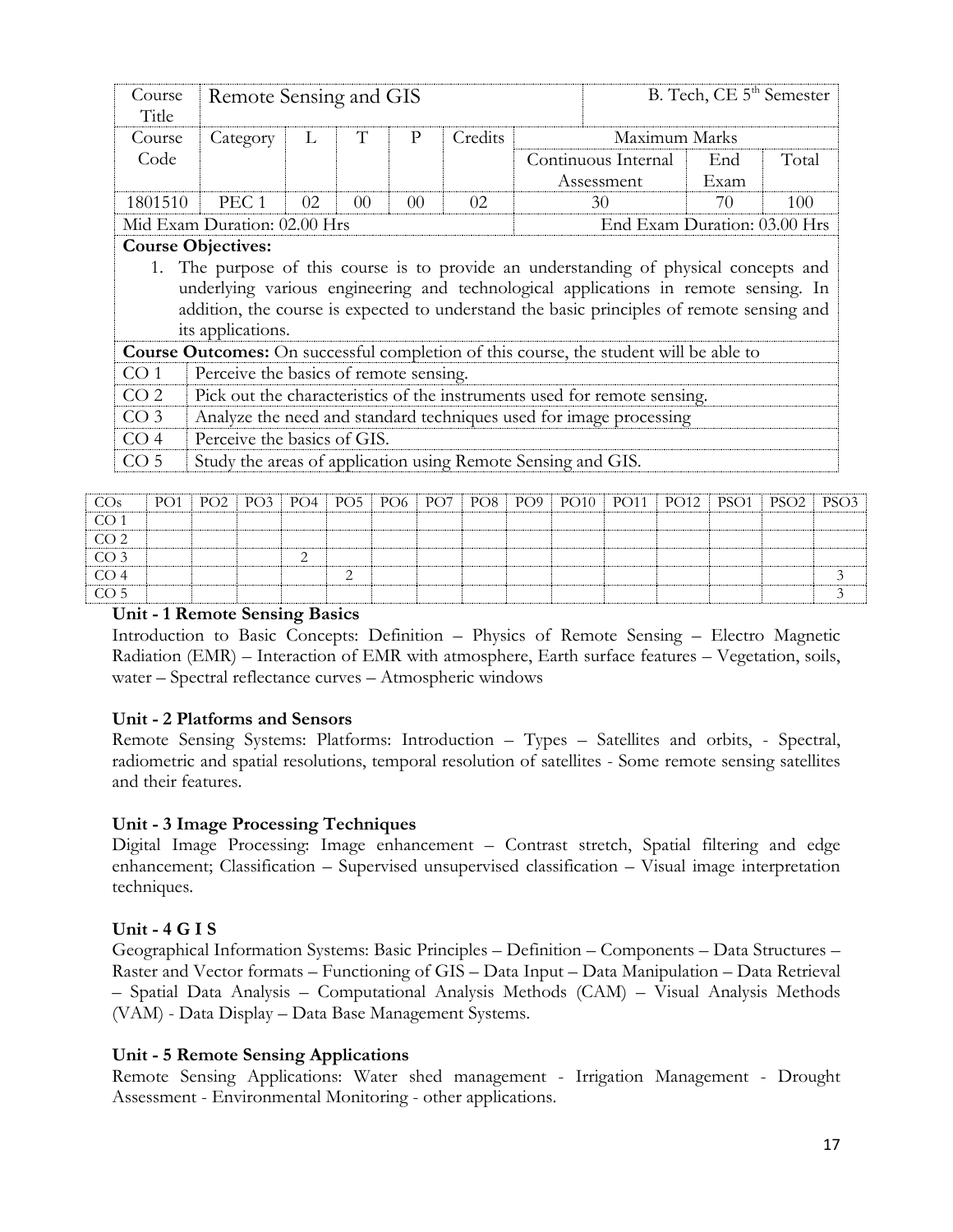# **Textbooks:**

- 1. Thomas Lillesand, Ralph W Kiefer and Jonathan Chipman "Remote Sensing and Image Interpretation", John Wiley & Sons, India.
- 2. M Anji Reddy "Remote Sensing & GIS", B.S Publications, Hyderabad.
- 3. C P Lo and Albert K W Yeung "Concepts and Techniques in Geographical Information Systems", Prentice Hall of India, New Delhi.

- 1. Floyd F Sabins Jr. "Remote Sensing Principles and Interpretation", Freeman and Co., San Francisco.
- 2. J R Jensen "Remote Sensing of the Environment: An Earth Resource Perspective", Prentice Hall of India, New Delhi.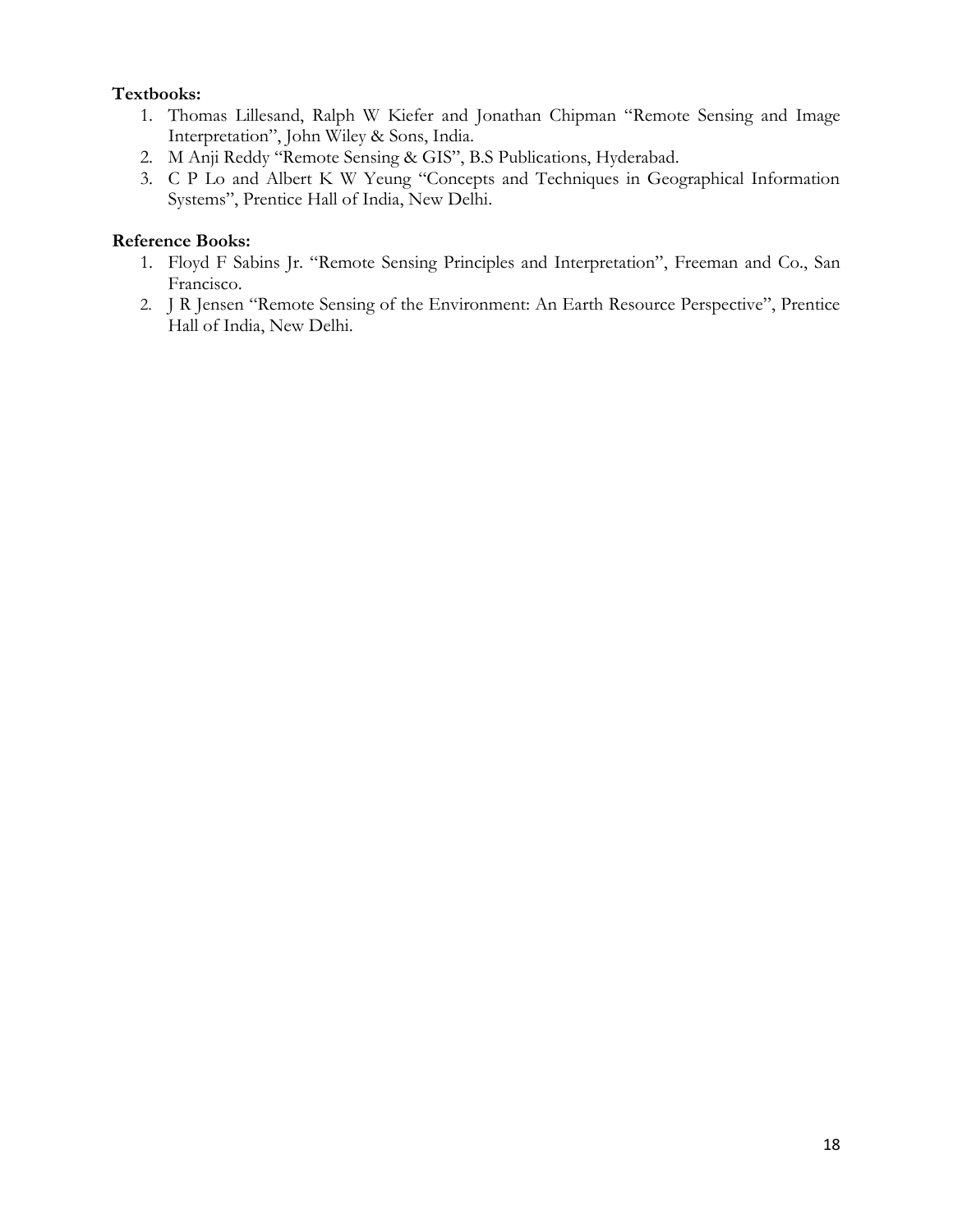|                 | Course<br>Title |                                                                                         |                 | Surface Hydrology |                 |                 |                 |         |                 |                                                                                        |             |               |      | B. Tech, CE 5 <sup>th</sup> Semester |                  |
|-----------------|-----------------|-----------------------------------------------------------------------------------------|-----------------|-------------------|-----------------|-----------------|-----------------|---------|-----------------|----------------------------------------------------------------------------------------|-------------|---------------|------|--------------------------------------|------------------|
|                 | Course          |                                                                                         | Category        | L                 | T               | $\mathbf{P}$    |                 | Credits |                 |                                                                                        |             | Maximum Marks |      |                                      |                  |
|                 | Code            |                                                                                         |                 |                   |                 |                 |                 |         |                 | Continuous Internal                                                                    |             |               | End  | Total                                |                  |
|                 |                 |                                                                                         |                 |                   |                 |                 |                 |         |                 | Assessment                                                                             |             |               | Exam |                                      |                  |
|                 | 1801513         | PEC <sub>1</sub>                                                                        |                 | 02                | 0 <sup>0</sup>  | 00              |                 | 02      |                 | 30                                                                                     |             |               | 70   | 100                                  |                  |
|                 |                 | Mid Exam Duration: 02.00 Hrs                                                            |                 |                   |                 |                 |                 |         |                 |                                                                                        |             |               |      | End Exam Duration: 03.00 Hrs         |                  |
|                 |                 | <b>Course Objectives:</b>                                                               |                 |                   |                 |                 |                 |         |                 |                                                                                        |             |               |      |                                      |                  |
|                 |                 | 1. The students acquire knowledge about hydrologic cycle, precipitation its measurement |                 |                   |                 |                 |                 |         |                 |                                                                                        |             |               |      |                                      |                  |
|                 |                 | and analysis along with its abstractions                                                |                 |                   |                 |                 |                 |         |                 |                                                                                        |             |               |      |                                      |                  |
|                 | 2.              | Students understand infiltration, constitution of stream flow and hydrographs           |                 |                   |                 |                 |                 |         |                 |                                                                                        |             |               |      |                                      |                  |
|                 | 3.              | The students understand floods, analysis, routing along with its mitigation and         |                 |                   |                 |                 |                 |         |                 |                                                                                        |             |               |      |                                      |                  |
|                 |                 | management                                                                              |                 |                   |                 |                 |                 |         |                 |                                                                                        |             |               |      |                                      |                  |
|                 | 4.              | It creates awareness regarding surface water pollution, causes, prevention and remedial |                 |                   |                 |                 |                 |         |                 |                                                                                        |             |               |      |                                      |                  |
|                 |                 | measures                                                                                |                 |                   |                 |                 |                 |         |                 |                                                                                        |             |               |      |                                      |                  |
|                 | 5.              | The students are made to understand different disasters and its management. In          |                 |                   |                 |                 |                 |         |                 |                                                                                        |             |               |      |                                      |                  |
|                 |                 | addition, they study about climate change, drought and water harvesting                 |                 |                   |                 |                 |                 |         |                 |                                                                                        |             |               |      |                                      |                  |
|                 |                 | Course Outcomes: On successful completion of this course, the student will be able to   |                 |                   |                 |                 |                 |         |                 |                                                                                        |             |               |      |                                      |                  |
| CO <sub>1</sub> |                 |                                                                                         |                 |                   |                 |                 |                 |         |                 | Learn about precipitation and its measurement, analysis and interpretation.            |             |               |      |                                      |                  |
| CO <sub>2</sub> |                 |                                                                                         |                 |                   |                 |                 |                 |         |                 | Know about abstractions to rainfall, infiltration, evaporation and transpiration along |             |               |      |                                      |                  |
|                 |                 |                                                                                         |                 |                   |                 |                 |                 |         |                 | with their estimation and derivation of unit hydrograph from hydrograph.               |             |               |      |                                      |                  |
| CO <sub>3</sub> |                 |                                                                                         |                 |                   |                 |                 |                 |         |                 | Gain Knowledge about floods, its estimation, combat floods and flood routing.          |             |               |      |                                      |                  |
| CO <sub>4</sub> |                 |                                                                                         |                 |                   |                 |                 |                 |         |                 | Familiarize with surface water pollution, causes, effects and remedial measures.       |             |               |      |                                      |                  |
| CO <sub>5</sub> |                 |                                                                                         |                 |                   |                 |                 |                 |         |                 | Acquire knowledge about disasters and its management, conservation of water and        |             |               |      |                                      |                  |
|                 |                 | climate change and its impact on water resources.                                       |                 |                   |                 |                 |                 |         |                 |                                                                                        |             |               |      |                                      |                  |
|                 |                 |                                                                                         |                 |                   |                 |                 |                 |         |                 |                                                                                        |             |               |      |                                      |                  |
| Os              | PO1             | PO <sub>2</sub>                                                                         | PO <sub>3</sub> | PO4               | PO <sub>5</sub> | PO <sub>6</sub> | PO <sub>7</sub> | PO8     | PO <sub>9</sub> | <b>PO10</b>                                                                            | <b>PO11</b> | <b>PO12</b>   | PSO1 | PSO <sub>2</sub>                     | PSO <sub>3</sub> |
| $\bigcap$ 1     |                 |                                                                                         |                 |                   |                 |                 |                 |         |                 |                                                                                        |             |               |      |                                      |                  |

| COs             |  |  |  |  |  |  |  | PO1   PO2   PO3   PO4   PO5   PO6   PO7   PO8   PO9   PO10   PO11   PO12   PSO1   PSO2   PSO3 |
|-----------------|--|--|--|--|--|--|--|-----------------------------------------------------------------------------------------------|
| CO 1            |  |  |  |  |  |  |  |                                                                                               |
| CO <sub>2</sub> |  |  |  |  |  |  |  |                                                                                               |
| CO <sub>3</sub> |  |  |  |  |  |  |  |                                                                                               |
| CO <sub>4</sub> |  |  |  |  |  |  |  |                                                                                               |
| CO <sub>5</sub> |  |  |  |  |  |  |  |                                                                                               |

## **Unit – 1 Components of Hydrologic Cycle**

Hydrologic Cycle, Precipitation, Cloud Seeding, Rain Gauge Net Work, Estimation of Missing Rainfall Data, Mean Precipitation Over an Area by Arithmetic Mean, Thiessen Polygon and Isohyetal Methods, Checks of Rainfall Data, Double Mass Curve, Evaporation, Transpiration, Methods of Estimation of Evapotranspiration.

## **Unit – 2 Initial Abstractions & Hydrograph Analysis**

Infiltration, Factors affecting Infiltration, Measurement of Infiltration, Infiltration Curve and Infiltration Indices. Runoff: Stream flow Hydrograph, Hydrograph Separation, Unit Hydrograph.

# **Unit – 3 Hydrology of Floods**

Definition: Hydrology of Floods: Causes of Floods, Flood Discharge Formulae and Envelope Curves, Flood Frequency Analysis, Flood Control- Flood Control Dams, Detention Basins, Levees, Diversion Channels, Flood Channel Improvement Schemes. Flood Routing: Routing Through a Reservoir by I.S.D. Method, Channel Routing by Muskingum Method.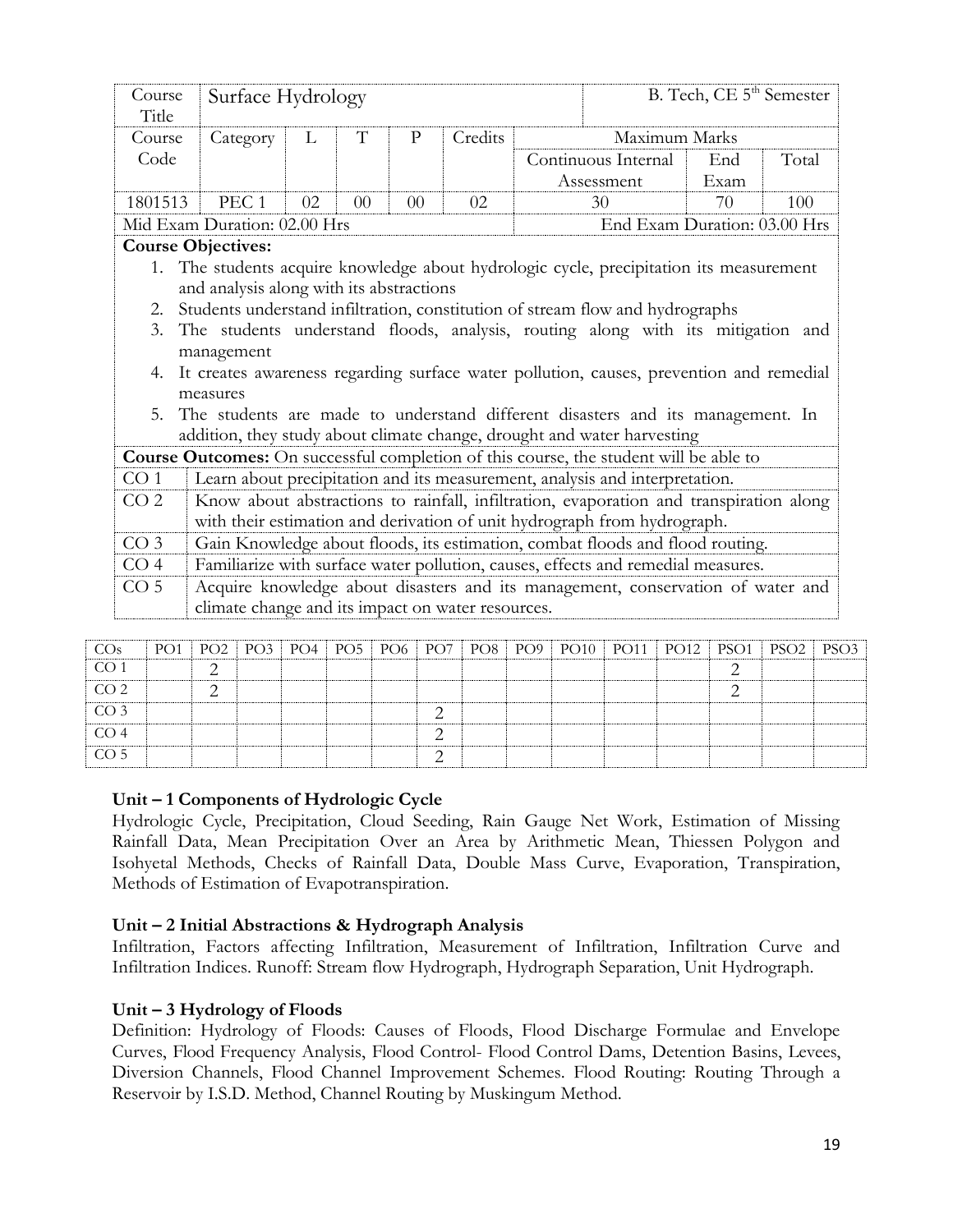## **Unit – 4 Surface Water pollution**

Introduction, Causes of Water Pollution, their Effects, Remedial Measures, Pattern of Pollution, Self-Purification Processes in Streams. Raw and Treated Water Quality Monitoring and Surveillance Including Various Standards.

## **Unit – 5 Disaster Management**

Types of Natural Disasters and Manmade Disasters, Effects of Drought, Combating Drought, Reducing Runoff Losses, Reducing Evaporation and Deep Percolation, Efficient use of Stored Soil Water, Early Warning Systems, Evacuation Plans and Post Disaster Management and Administration, Climate change and its impact on Water Resources, Overview of rain water harvesting.

## **Textbooks:**

- 1. Larry W. Mays., "Water Resources Engineering", John Wiley, 2010.
- 2. P. Jayarami Reddy., "A Text Book on Hydrology", Laxmi Publications, New Delhi.
- 3. H .M. Raghunadh., "A Text Book on Hydrology", New Age International (P) Limited, Publishers, New Delhi.

- 1. U. Aswathanarayana., "Water and Environment", A.A. Balkema Publishers, 2001.
- 2. K. C. Parti., "Hydrology and Water Resources Engineering", Narosa Publishing House, New Delhi.
- 3. A. K. Biswas., "Water Resources-Environment Planning& Development", Tata McGraw-Hill Companies, Inc. New York.
- 4. Wanisliste & Elenlin., "Hydrology Quantity & Quality", John Wiley, 2010.
- 5. Ven Te Chow, Maidenment & Mays., "Applied Hydrology", Tata McGraw-Hill Companies, Inc. New York.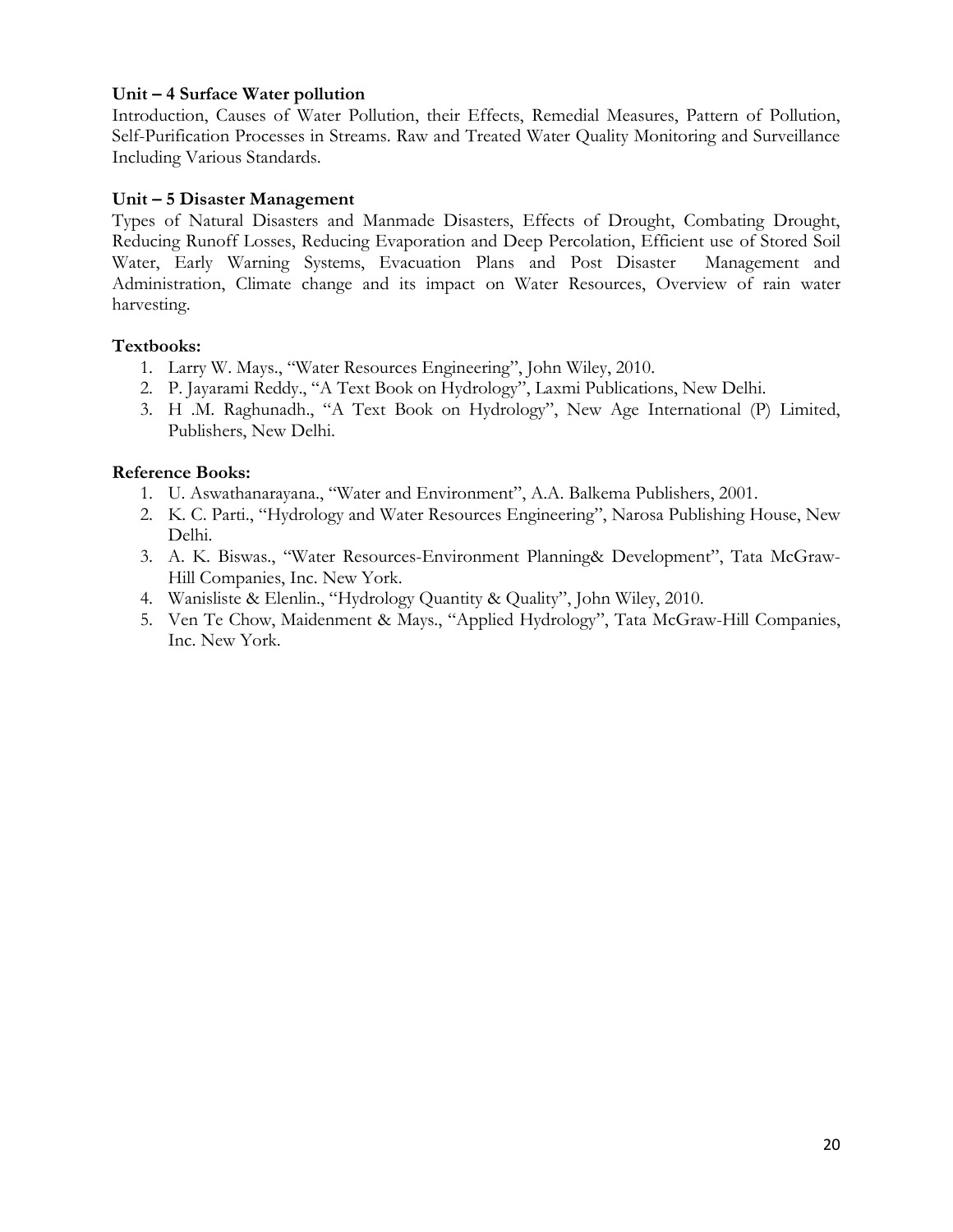| Course<br>Title | Geotechnical Engineering Laboratory                                                                                                                                                                    |    |    |              |         |                                                                                                                                                                                                                                                                        | B. Tech, CE 5 <sup>th</sup> Semester |       |
|-----------------|--------------------------------------------------------------------------------------------------------------------------------------------------------------------------------------------------------|----|----|--------------|---------|------------------------------------------------------------------------------------------------------------------------------------------------------------------------------------------------------------------------------------------------------------------------|--------------------------------------|-------|
| Course          | Category                                                                                                                                                                                               | L  | T  | $\mathbf{P}$ | Credits | Maximum Marks                                                                                                                                                                                                                                                          |                                      |       |
| Code            |                                                                                                                                                                                                        |    |    |              |         | Continuous Internal<br>Assessment                                                                                                                                                                                                                                      | End<br>Exam                          | Total |
| 1801514         | <b>PCC</b>                                                                                                                                                                                             | 00 | 00 | 02           | 01      | 50                                                                                                                                                                                                                                                                     | 50                                   | 100   |
|                 | Mid Exam Duration: --                                                                                                                                                                                  |    |    |              |         | End Exam Duration: 03.00 Hrs                                                                                                                                                                                                                                           |                                      |       |
|                 | <b>Course Objectives:</b>                                                                                                                                                                              |    |    |              |         |                                                                                                                                                                                                                                                                        |                                      |       |
| 3.<br>4.        | geotechnical engineering.<br>applications in geotechnical engineering.<br>laboratory tests studied in geotechnical engineering.<br>To classify the soils based on the index and engineering properties |    |    |              |         | 1. To introduce traditional program consisting mostly of practical courses related to<br>2. To apply the knowledge of science, mathematics and engineering with the context of<br>To design and conduct experiments, analyze and interpret data related to the various |                                      |       |
|                 |                                                                                                                                                                                                        |    |    |              |         | <b>Course Outcomes:</b> On successful completion of this course, the student will be able to                                                                                                                                                                           |                                      |       |
| CO <sub>1</sub> | engineering practice.                                                                                                                                                                                  |    |    |              |         | An ability to use the techniques, skills, and modern engineering tools necessary for                                                                                                                                                                                   |                                      |       |
| CO <sub>2</sub> | An opportunity to work in groups                                                                                                                                                                       |    |    |              |         |                                                                                                                                                                                                                                                                        |                                      |       |
| CO <sub>3</sub> | classification tests.                                                                                                                                                                                  |    |    |              |         | An ability to identify, formulate and practice the various soil identification and                                                                                                                                                                                     |                                      |       |
| CO <sub>4</sub> | of selection of proper soil type as per the requirement.                                                                                                                                               |    |    |              |         | An ability to select, formulate or enhance the testing facilitates to cater the requirement                                                                                                                                                                            |                                      |       |

| CO <sub>s</sub> |  |  |  |  |  |  | PO1   PO2   PO3   PO4   PO5   PO6   PO7   PO8   PO9   PO10   PO11   PO12   PSO1   PSO2   PSO3 |  |
|-----------------|--|--|--|--|--|--|-----------------------------------------------------------------------------------------------|--|
| CO <sub>1</sub> |  |  |  |  |  |  |                                                                                               |  |
| CO <sub>2</sub> |  |  |  |  |  |  |                                                                                               |  |
| CO <sub>3</sub> |  |  |  |  |  |  |                                                                                               |  |
| CO <sub>4</sub> |  |  |  |  |  |  |                                                                                               |  |

# **LIST OF EXPERIMENTS**

1. Determination of Water Content

Oven drying Method

- Pycnometer Method
- 2. Determination of Specific Gravity Pycnometer Method Density Bottle Method
- 3. Particle Size Analysis Dry Sieve Analysis Hydrometer Analysis (Demo)
- 4. Consistency Limits
- 5. Free Swell Index
- 6. Determination of In-Situ Densities Core Cutter Method Sand Replacement Method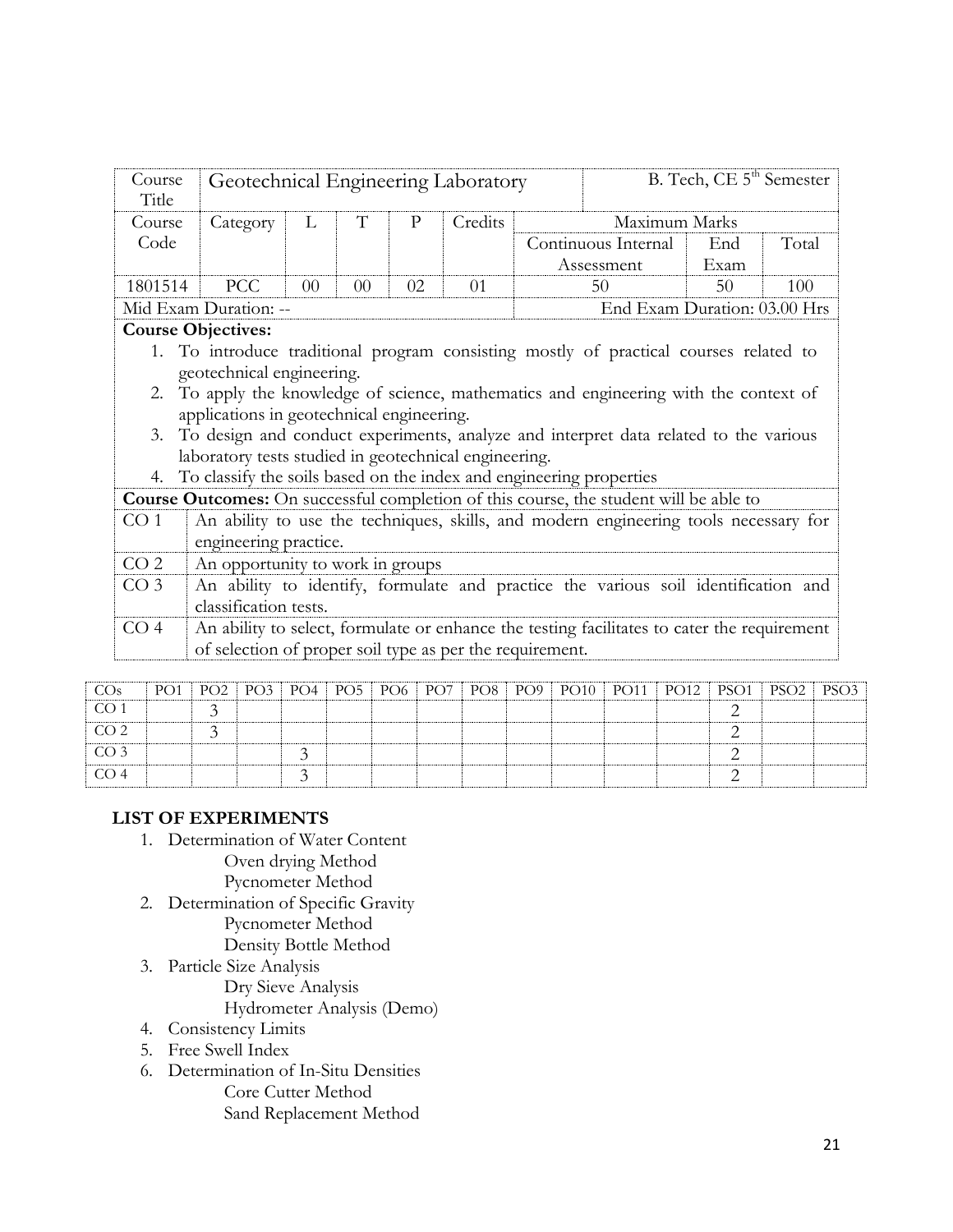# **Textbooks:**

- 1. S Mittal and J P Shukla "Soil Testing for Engineers", Khanna Publishers, New Delhi.
- 2. T G Sitharam and T N Ramamurthy "Geotechnical Engineering", S Chand Publishing, New Delhi.

- 1. Compendium of Indian Standards on Soil Engineering: Part 1 & 2, Laboratory and Field Testing of Soils for Civil Engineering Purposes.
- 2. Dr. K R Arora "Soil Mechanics & Foundation Engineering", Standard Publishers Distributers, New Delhi.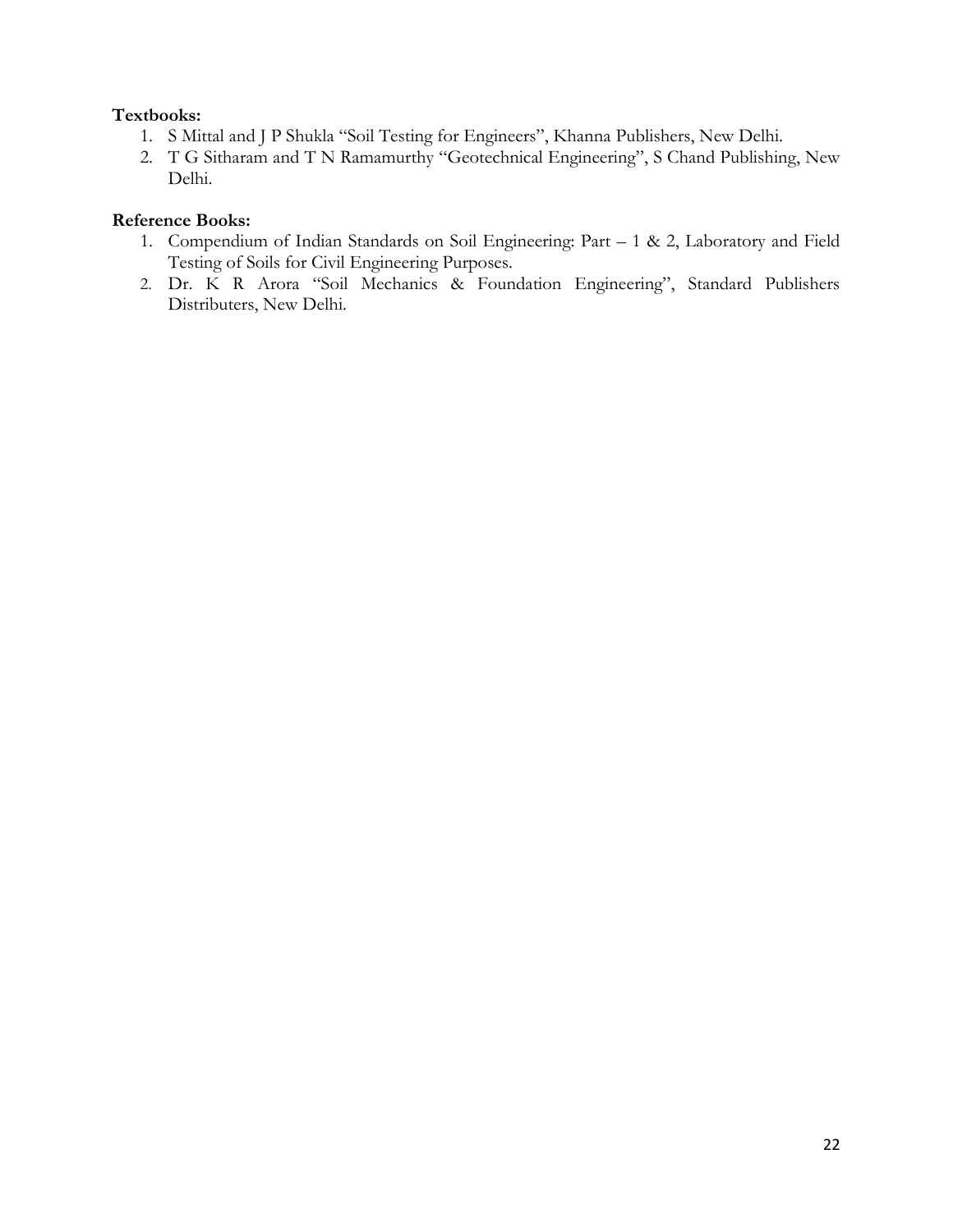| Course<br>Title | Transportation Engineering Laboratory                                |                |                 |    |          | B. Tech, CE 5 <sup>th</sup> Semester |                                                                                              |      |       |  |  |  |
|-----------------|----------------------------------------------------------------------|----------------|-----------------|----|----------|--------------------------------------|----------------------------------------------------------------------------------------------|------|-------|--|--|--|
| Course          | Category                                                             | L              | T               | P  | Credits  | Maximum Marks                        |                                                                                              |      |       |  |  |  |
| Code            |                                                                      |                |                 |    |          |                                      | Continuous Internal                                                                          | End  | Total |  |  |  |
|                 |                                                                      |                |                 |    |          |                                      | Assessment                                                                                   | Exam |       |  |  |  |
| 1801515         | <b>PCC</b>                                                           | 0 <sup>0</sup> | 00 <sup>2</sup> | 02 | $\Omega$ | 50                                   |                                                                                              | 50   | 100   |  |  |  |
|                 | End Exam Duration: 03.00 Hrs<br>Mid Exam Duration: --                |                |                 |    |          |                                      |                                                                                              |      |       |  |  |  |
|                 | <b>Course Objectives:</b>                                            |                |                 |    |          |                                      |                                                                                              |      |       |  |  |  |
|                 | Aggregate and its engineering behavior                               |                |                 |    |          |                                      |                                                                                              |      |       |  |  |  |
| 2.              | Bitumen and its engineering behavior                                 |                |                 |    |          |                                      |                                                                                              |      |       |  |  |  |
|                 |                                                                      |                |                 |    |          |                                      | <b>Course Outcomes:</b> On successful completion of this course, the student will be able to |      |       |  |  |  |
| CO <sub>1</sub> | Characterize the pavement materials.                                 |                |                 |    |          |                                      |                                                                                              |      |       |  |  |  |
| CO <sub>2</sub> | Perform quality control tests on pavement & pavement materials       |                |                 |    |          |                                      |                                                                                              |      |       |  |  |  |
| CO <sub>3</sub> | Identify suitability of different aggregates for various paving jobs |                |                 |    |          |                                      |                                                                                              |      |       |  |  |  |
| CO <sub>4</sub> | Identify the grade of given bituminous sample.                       |                |                 |    |          |                                      |                                                                                              |      |       |  |  |  |
| CO <sub>5</sub> |                                                                      |                |                 |    |          |                                      | Able to perform marshall mix design of various bituminous mixes for different paving         |      |       |  |  |  |
|                 | jobs.                                                                |                |                 |    |          |                                      |                                                                                              |      |       |  |  |  |

| CO <sub>s</sub> | PO1 |           |  |  |  |  |  | PO2   PO3   PO4   PO5   PO6   PO7   PO8   PO9   PO10   PO11   PO12   PSO1   PSO2   PSO3 |  |
|-----------------|-----|-----------|--|--|--|--|--|-----------------------------------------------------------------------------------------|--|
| CO <sub>1</sub> |     | ◠         |  |  |  |  |  |                                                                                         |  |
| CO <sub>2</sub> |     | ◠         |  |  |  |  |  |                                                                                         |  |
| CO <sub>3</sub> |     | $\bigcap$ |  |  |  |  |  |                                                                                         |  |
| CO <sub>4</sub> |     | ⌒         |  |  |  |  |  |                                                                                         |  |
| CO <sub>5</sub> |     | $\sim$    |  |  |  |  |  |                                                                                         |  |

# **LIST OF EXPERIMENTS**

# **I. ROADAGGREGATES:**

- 1. Aggregate Crushing value
- 2. Aggregate Impact Test.
- 3. Specific Gravity and Water Absorption.
- 4. Attrition Test
- 5. Abrasion Test.
- 6. Shape tests

## **II. BITUMINOUSMATERIALS:**

- 1. Penetration Test.
- 2. Ductility Test.
- 3. Softening Point Test.
- 4. Flash and fire point tests.

## **Textbooks:**

1. G Venkatappa Rao, K Ramachandra Rao, Kausik Pahari and D V Bhavanna Rao "Highway Material Testing and Quality Control", I K International Publishing House Pvt. Limited, New Delhi.

- 1. Ajay K Duggal and Vijay P Puri "Laboratory Manual in Highway Engineering", New Age International (P) Limited, Publishers, New Delhi.
- 2. S K Khanna, C E G Justo and A Veeraraghavan "Highway Engineering", Nem Chand & Bros Publishers, Roorkee, Uttarakhand.